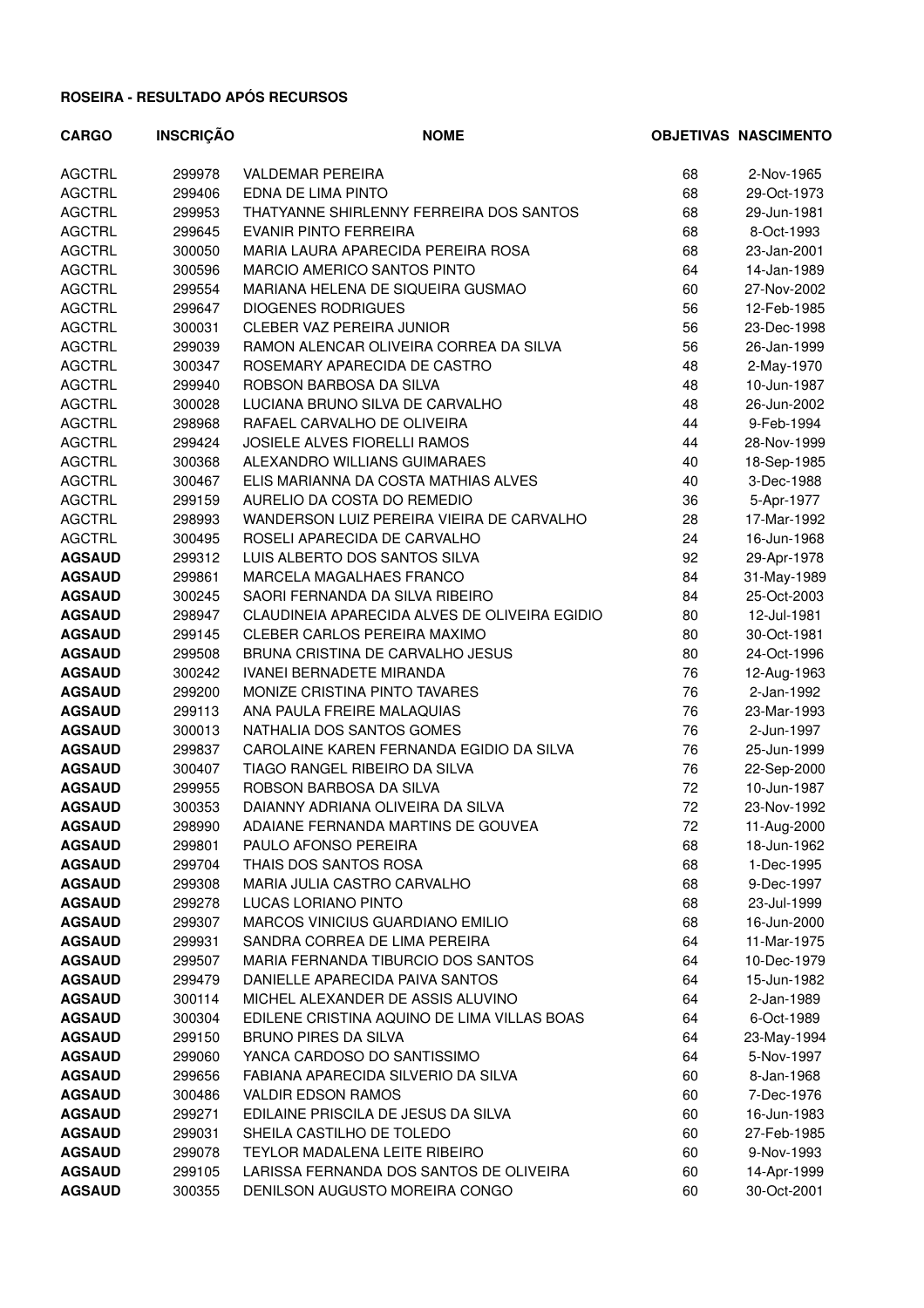| <b>CARGO</b>  | <b>INSCRIÇÃO</b> | <b>NOME</b>                                   |    | <b>OBJETIVAS NASCIMENTO</b> |
|---------------|------------------|-----------------------------------------------|----|-----------------------------|
| <b>AGSAUD</b> | 299337           | DAVID WILLIAN ROSARIO DE SOUSA                | 60 | 20-Jan-2004                 |
| <b>AGSAUD</b> | 299058           | MARCELA FONSECA DE CARVALHO NETO              | 56 | 10-May-1984                 |
| <b>AGSAUD</b> | 299884           | <b>ERIC SILVA RAMOS</b>                       | 56 | 4-Oct-1994                  |
| <b>AGSAUD</b> | 300285           | <b>BEATRIZ BORTOLASSI</b>                     | 52 | 28-Dec-1976                 |
| <b>AGSAUD</b> | 299532           | <b>VIVIANE PAULA ROSA</b>                     | 52 | 17-Sep-1997                 |
| <b>AGSAUD</b> | 299066           | GLAUBIA MILENE MONTEIRO SANT ANA NASCIMENTO   | 52 | 23-Sep-1997                 |
| <b>AGSAUD</b> | 299091           | EDSON LUIS CARDOSO MORAIS JUNIOR              | 52 | 17-Dec-1997                 |
| <b>AGSAUD</b> | 299888           | STEPHANY DIAS DA VEIGA                        | 52 | 29-Nov-2003                 |
| <b>AGSAUD</b> | 299158           | EDNA DOS REIS CARVALHO RODRIGUES DOS SANTOS   | 48 | 24-Aug-1970                 |
| <b>AGSAUD</b> | 299832           | MARTA FERREIRA CHAVES DE OLIVEIRA             | 48 | 1-Jul-1971                  |
| <b>AGSAUD</b> | 300507           | NILSON DA SILVA QUEIROZ                       | 48 | 10-Oct-1973                 |
| <b>AGSAUD</b> | 300276           | GLAUCIA MARIA REZENDE DE CASTRO SOUZA         | 44 | 3-May-1979                  |
| <b>AGSAUD</b> | 300385           | VITOR HUGO GOUVEA DA SILVA                    | 44 | 16-Apr-2001                 |
| <b>AGSAUD</b> | 299084           | REJANE GAMA DOS SANTOS                        | 40 | 15-Aug-1983                 |
| <b>AGSAUD</b> | 299667           | CAROLINA GIOVANELLI GALVAO                    | 40 | 20-Dec-1989                 |
| <b>AGSAUD</b> | 299994           | LUIS FERNANDO GOUVEA                          | 32 | 2-Apr-1988                  |
| <b>AGSAUD</b> | 300297           | JOSEANE ALVES DOS SANTOS                      | 32 | 18-Aug-1990                 |
| <b>AGSAUD</b> | 299527           | NAIR DE FATIMA GALVAO PENINA                  | 28 | 27-Jun-1975                 |
| <b>AGSAUD</b> | 299560           | ALINE SANTOS LIMEIRA DA SILVA                 | 28 | 7-Nov-1995                  |
| <b>AJUDG</b>  | 299449           | FABRICIO AUGUSTO GUSMAO                       | 96 | 8-Jul-1991                  |
| <b>AJUDG</b>  | 300413           | HENRIQUE RENAN CARDOSO DOS SANTOS             | 96 | 13-Apr-1995                 |
| <b>AJUDG</b>  | 299522           | JULIANA APARECIDA DE OLIVEIRA FERNANDES       | 92 | 30-Apr-1987                 |
| <b>AJUDG</b>  | 300479           | ANDERSON FABRICIO SILVA FERREIRA              | 92 | 30-Nov-1987                 |
| <b>AJUDG</b>  | 299993           | LUIS FERNANDO GOUVEA                          | 92 | 2-Apr-1988                  |
| <b>AJUDG</b>  | 299237           | DAIANA DE FATIMA MARCONDES DA SILVA           | 92 | 18-Mar-1996                 |
| <b>AJUDG</b>  | 299215           | JOSE CARLOS DOS SANTOS                        | 88 | 11-Dec-1964                 |
| <b>AJUDG</b>  | 300457           | ROSELI SANTOS SARAFIM                         | 88 | 1-Nov-1972                  |
| <b>AJUDG</b>  | 300124           | HELOIDE DOS REIS CARVALHO                     | 88 | 22-Feb-1973                 |
| <b>AJUDG</b>  | 299843           | LUCIA HELENA DOS SANTOS                       | 88 | 5-Jan-1981                  |
| <b>AJUDG</b>  | 299486           | EDUARDO ALFREDO GALVAO DOS REIS               | 88 | 6-Oct-1982                  |
| <b>AJUDG</b>  | 299318           | ANGELA APARECIDA DE JESUS SANTANA DA SILVA    | 88 | 23-Jul-1985                 |
| <b>AJUDG</b>  | 299818           | JONATA LOIS DOS SANTOS SANDIM                 | 88 | 24-Jun-1987                 |
| <b>AJUDG</b>  | 299785           | ROGERIA APARECIDA DO AMARAL CARVALHO DE ABREU | 88 | 31-Jan-1988                 |
| <b>AJUDG</b>  | 299927           | <b>MAURO LEONI PALMEIRA REGUINE</b>           | 88 | 4-Jun-1988                  |
| <b>AJUDG</b>  | 299720           | LUCIMARA DA SILVA MONTEIRO                    | 88 | 16-Aug-1991                 |
| <b>AJUDG</b>  | 299349           | AMANDA PRISCILA LEITE PEREIRA DA SILVA        | 88 | 25-Feb-1992                 |
| <b>AJUDG</b>  | 299612           | LUCIA FRANCISCA DE SOUSA CARVALHO             | 84 | 30-Oct-1967                 |
| <b>AJUDG</b>  | 299080           | MARCIA BATISTA DA SILVA MORGADO RAMOS         | 84 | 17-Jan-1968                 |
| <b>AJUDG</b>  | 299505           | ROSELI LUZIA GOUVEIA                          | 84 | 13-Dec-1970                 |
| <b>AJUDG</b>  | 300473           | BENEDITO VALDIR MOREIRA                       | 84 | 10-Oct-1972                 |
| <b>AJUDG</b>  | 299405           | REGINALDO FRANCISCO DE CARVALHO               | 84 | 23-Mar-1978                 |
| <b>AJUDG</b>  | 299135           | FABIANA APARECIDA SILVERIO DA SILVA           | 84 | 8-Jan-1987                  |
| <b>AJUDG</b>  | 299287           | VANESSA FERNANDA RAMOS RIBEIRO                | 84 | 27-Feb-1994                 |
| <b>AJUDG</b>  | 300451           | JOAO VITOR ELIAS CLARO SILVA                  | 84 | 5-Mar-2000                  |
| <b>AJUDG</b>  | 299495           | ROSENIS PEREIRA MAXIMO                        | 80 | 12-Oct-1966                 |
| <b>AJUDG</b>  | 300290           | EDILENE CRISTINA AQUINO DE LIMA VILLAS BOAS   | 80 | 6-Oct-1989                  |
| <b>AJUDG</b>  | 299867           | <b>CLEYTON CAMPOS NOGUEIRA</b>                | 80 | 8-Dec-1991                  |
| <b>AJUDG</b>  | 299815           | LOURDES MARIA BATISTA DE TOLEDO               | 80 | 18-Mar-1998                 |
| <b>AJUDG</b>  | 300554           | MARIA APARECIDA RAMOS RODRIGUES               | 80 | 24-Sep-2002                 |
| <b>AJUDG</b>  | 299802           | PAULO AFONSO PEREIRA                          | 76 | 18-Jun-1962                 |
| <b>AJUDG</b>  | 299652           | PATRICIA FERNANDES                            | 76 | 6-Dec-1975                  |
| <b>AJUDG</b>  | 300334           | ANDREIA OLIVEIRA SILVA                        | 76 | 1-Jan-1978                  |
| <b>AJUDG</b>  | 299512           | SILVIA CRISTINA DOS SANTOS                    | 76 | 29-Nov-1983                 |
| <b>AJUDG</b>  | 300059           | JOSILENE FLAVIA DE CARVALHO                   | 76 | 29-Aug-1985                 |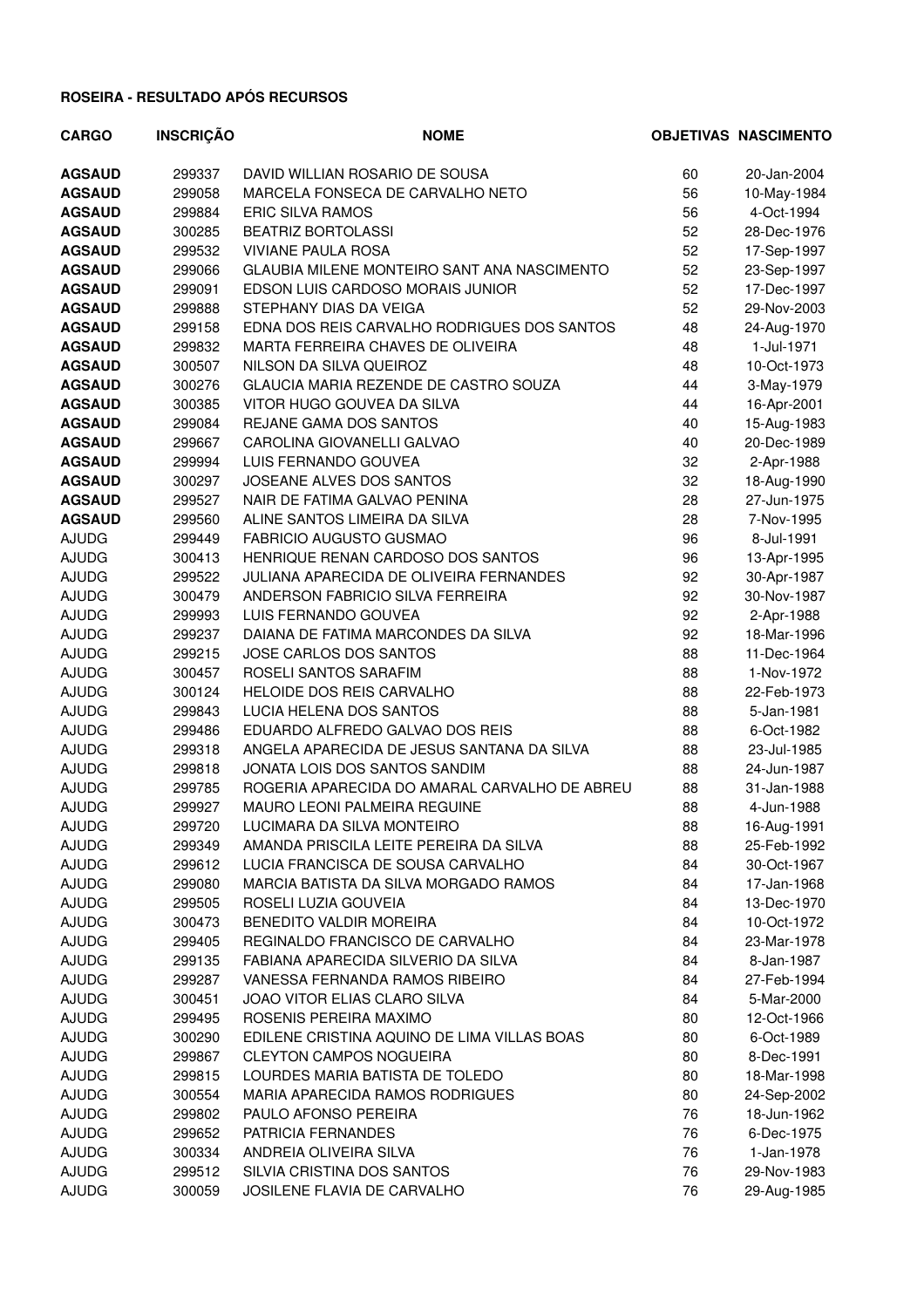| <b>CARGO</b> | <b>INSCRIÇÃO</b> | <b>NOME</b>                                      |    | <b>OBJETIVAS NASCIMENTO</b> |
|--------------|------------------|--------------------------------------------------|----|-----------------------------|
| <b>AJUDG</b> | 300332           | DANIELE MOREIRA DOS SANTOS BRITO                 | 76 | 1-Dec-1987                  |
| <b>AJUDG</b> | 299903           | MARIA ROSA DO PRADO RAMOS                        | 76 | 22-Feb-1988                 |
| <b>AJUDG</b> | 299065           | RANIELLI FERREIRA DOS SANTOS MOREIRA             | 76 | 2-Jan-1996                  |
| <b>AJUDG</b> | 300367           | MARIA CLARA DE SOUZA PAULA                       | 76 | 6-May-2000                  |
| <b>AJUDG</b> | 300066           | DANIEL HENRIQUE PEREIRA DA SILVA                 | 76 | 15-Sep-2002                 |
| <b>AJUDG</b> | 300211           | IRENE APARECIDA ANTUNES DA COSTA CAMPOS          | 72 | 13-Sep-1966                 |
| <b>AJUDG</b> | 300454           | SIDNEY ELIAS DA SILVA                            | 72 | 3-Dec-1972                  |
| <b>AJUDG</b> | 298981           | LUCIA HELENA HENRIQUE RAMOS FERREIRA             | 72 | 2-Oct-1979                  |
| <b>AJUDG</b> | 299914           | ANA CAROLINA DE CARVALHO ROSA                    | 72 | 13-Nov-1987                 |
| <b>AJUDG</b> | 300415           | RAFAEL DOUGLAS DA SILVA NUNES                    | 72 | 5-Oct-1988                  |
| <b>AJUDG</b> | 299032           | GLEICE KELLY MILENE MONTEIRO SANT ANA            | 72 | 1-Jun-1993                  |
| <b>AJUDG</b> | 299840           | EDSON DE ABREU                                   | 68 | 8-Aug-1963                  |
| <b>AJUDG</b> | 300456           | ROBERTA HELOISA APARECIDA CLARO SILVA            | 68 | 14-Jan-1972                 |
| <b>AJUDG</b> | 299432           | ERIVELTON APARECIDO DE OLIVEIRA                  | 68 | 25-Sep-1978                 |
| <b>AJUDG</b> | 300436           | <b>FAGNER ALBERTOPRADO CHAGAS</b>                | 68 | 17-Jun-1981                 |
| <b>AJUDG</b> | 300583           | MARCIA RENATA APARECIDA SANTOS                   | 68 | 15-Jan-1988                 |
| <b>AJUDG</b> | 299579           | JOCILENE DOS SANTOS LIMA GOMES                   | 68 | 20-Jun-1989                 |
| <b>AJUDG</b> | 299225           | DAIANA AUXILIADORA DA SILVA CASTRO DINIZ         | 68 | 7-Aug-1990                  |
| <b>AJUDG</b> | 300559           | THAMIRES CRISTINA DE OLIVEIRA                    | 68 | 18-Apr-1996                 |
| <b>AJUDG</b> | 299798           | YARA CARDOSO DOS SANTOS                          | 68 | 11-Jul-1999                 |
| <b>AJUDG</b> | 300349           | ANITA APARECIDA SIMPLICIO SERAFIM                | 68 | 17-Oct-1999                 |
| <b>AJUDG</b> | 299251           | MARIA IZABEL TAVARES                             | 64 | 30-Apr-1974                 |
| <b>AJUDG</b> | 299118           | WILLIAN PEREIRA MAXIMO RANGEL                    | 64 | 13-Dec-1983                 |
| <b>AJUDG</b> | 300299           | JOSEANE ALVES DOS SANTOS                         | 64 | 18-Aug-1990                 |
| <b>AJUDG</b> | 299245           | TATIELE FERNANDA DE OLIVEIRA DO NASCIMENTO       | 64 | 6-Oct-1992                  |
| <b>AJUDG</b> | 300037           | <b>STEVAN DIEGO</b>                              | 64 | 11-Dec-1997                 |
| <b>AJUDG</b> | 299856           | JOSE TADEU DE PAULA                              | 60 | 22-Aug-1959                 |
| <b>AJUDG</b> | 299772           | MARIA APARECIDA LINS DA SILVA                    | 60 | 13-Jun-1966                 |
| <b>AJUDG</b> | 300336           | DANIELA APARECIDA DE OLIVEIRA GOMES              | 60 | 7-Apr-1982                  |
| <b>AJUDG</b> | 299523           | ANDREIA RAMOS DE MIRANDA BARBOSA                 | 60 | 6-Jun-1983                  |
| <b>AJUDG</b> | 299493           | MARCELO VAGNER DOS SANTOS                        | 56 | 9-Dec-1973                  |
| <b>AJUDG</b> | 300366           | CARLOS ALEXANDRE GOMES                           | 56 | 30-May-1980                 |
| <b>AJUDG</b> | 299898           | EVERLEI DE PADUA CARNEIRO BARBOSA DA SILVA       | 56 | 12-Aug-1989                 |
| <b>AJUDG</b> | 299021           | ANA CAROLINA PAIVA COSTAS RODRIGUES              | 56 | 14-Jan-1991                 |
| <b>AJUDG</b> | 299330           | NAIR LUCIELE BENTO DO SANTOS                     | 52 | 20-Dec-1975                 |
| <b>AJUDG</b> | 299203           | <b>JACIELE CESAR ROSA</b>                        | 52 | 9-Feb-1995                  |
| <b>AJUDG</b> | 298996           | AMANDA FERNANDA DA SILVA MAXIMO                  | 52 | 15-Oct-1997                 |
| <b>AJUDG</b> | 299233           | MESSIAS JOSE ALVARENGA                           | 48 | 28-May-1957                 |
| <b>AJUDG</b> | 300321           | DENILZA CLARO DOS SANTOS                         | 48 | 12-Feb-1973                 |
| AJUDG        | 299455           | APOLINARIO DE OLIVEIRA SANTOS                    | 48 | 20-Apr-1977                 |
| <b>AJUDG</b> | 299808           | CLEUSA FERREIRA DOS SANTOS SILVERIO              | 48 | 2-Jan-1980                  |
| <b>AJUDG</b> | 299787           | DIEGO LEITE PETROVITE                            | 48 | 20-Jan-1994                 |
| <b>AJUDG</b> | 299218           | <b>JURANDIR SARAIVA</b>                          | 44 | 25-Nov-1957                 |
| <b>AJUDG</b> | 299718           | GERALDO JESUS MODESTO DA SILVA                   | 44 | 31-Aug-1987                 |
| <b>AJUDG</b> | 299776           | JANAINA PALOMA VITORIANO PEREIRA                 | 44 | 25-Jul-1992                 |
| <b>AJUDG</b> | 299766           | LUCIMARA CHAVES LUCIANO                          | 32 | 12-Apr-1975                 |
| <b>AJUDG</b> | 299948           | FLAVIO LUIS PEREIRA ALVARENGA                    | 28 | 13-Jul-1981                 |
| <b>AJUDG</b> | 299353           | ERICA CRISTINA MIRADANDA RANGEL                  | 28 | 18-Jan-1988                 |
| <b>AJUDG</b> | 299093           | TAMIRES CRISTINA APARECIDA MAXIMO RODRIGUES ESTE | 28 | 18-Mar-1992                 |
| <b>AJUDG</b> | 299029           | <b>VERA LUCIA HENRIQUE RAMOS</b>                 | 24 | 9-May-1982                  |
| <b>AJUDG</b> | 299082           | JOSE ELIESIO DE BRITO                            | 16 | 15-May-1982                 |
| <b>AJUDG</b> | 299494           | JORGE LUCIANO OLIVEIRA GOMES                     | 12 | 12-Jul-1980                 |
| <b>COZHR</b> | 300387           | EDNA DE LIMA PINTO                               | 88 | 29-Oct-1973                 |
| <b>COZHR</b> | 299671           | PAULA CRISTINA SILVA                             | 88 | 15-Nov-1997                 |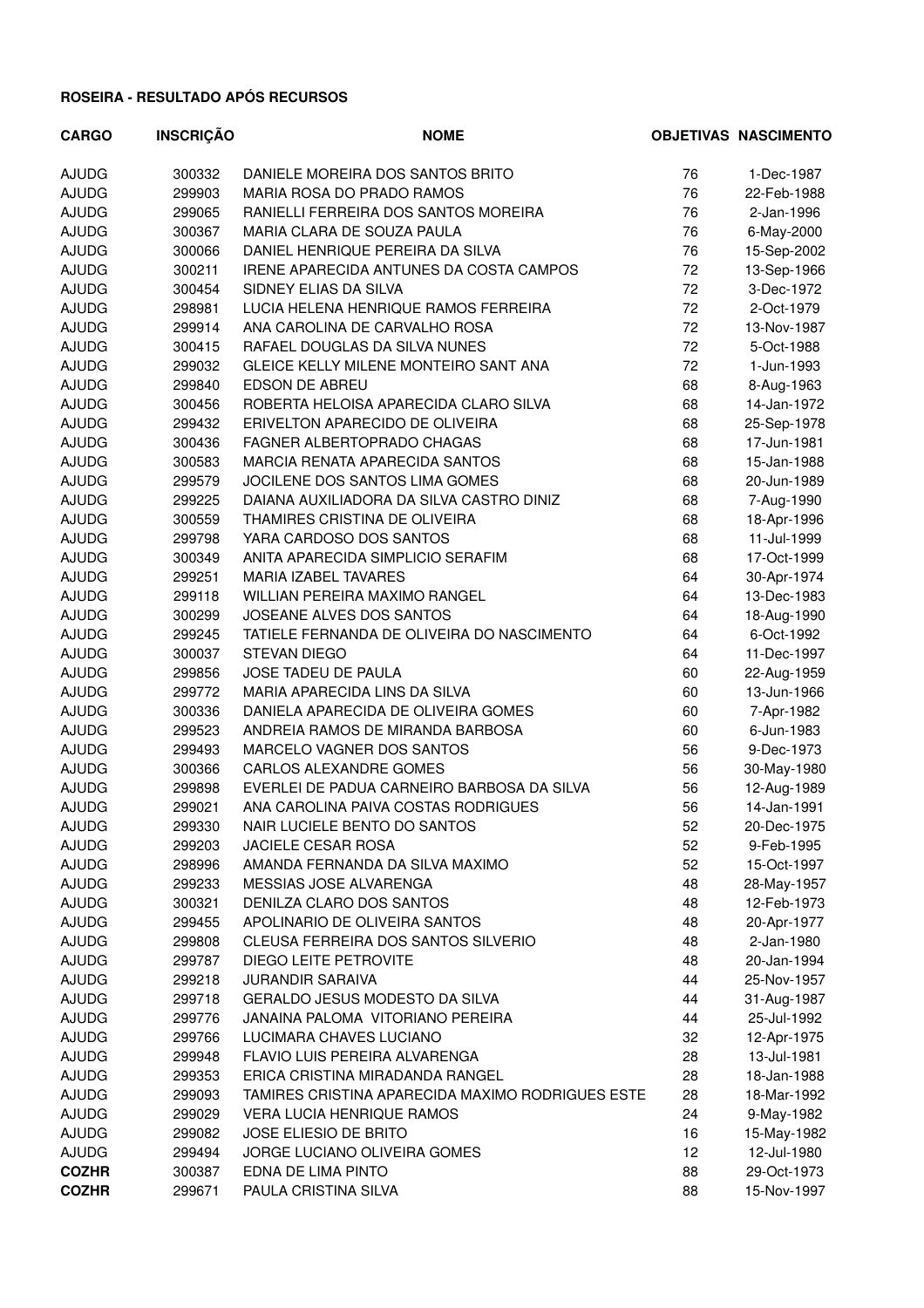| <b>CARGO</b>  | <b>INSCRIÇÃO</b> | <b>NOME</b>                               |    | <b>OBJETIVAS NASCIMENTO</b> |
|---------------|------------------|-------------------------------------------|----|-----------------------------|
| <b>COZHR</b>  | 300469           | ROSELI LUZIA GOUVEIA                      | 80 | 13-Dec-1970                 |
| <b>COZHR</b>  | 299970           | SHEILA HELENA DIAS RAMOS                  | 80 | 1-Aug-1988                  |
| <b>COZHR</b>  | 299879           | ANA MARCIA SIMOES CESAR                   | 76 | 5-Apr-1979                  |
| <b>COZHR</b>  | 300530           | ERICA APARECIDA PAPINI LEMES              | 72 | 20-Mar-1971                 |
| <b>COZHR</b>  | 300022           | FRANCINI APARECIDA DE JESUS               | 68 | 15-Jan-1982                 |
| <b>COZHR</b>  | 299433           | CAMILA MARA NUNES DE SOUZA                | 68 | 9-May-1989                  |
| <b>COZHR</b>  | 300205           | MARIA APARECIDA NECO DA SILVA             | 64 | 25-Sep-1954                 |
| <b>COZHR</b>  | 299653           | PATRICIA FERNANDES                        | 64 | 6-Dec-1975                  |
| <b>COZHR</b>  | 299197           | LUCIA HELENA HENRIQUE RAMOS FERREIRA      | 64 | 2-Oct-1979                  |
| <b>COZHR</b>  | 299302           | KARINA CRISTINA DE CASTRO DOS SANTOS      | 56 | 4-May-1987                  |
| <b>COZHR</b>  | 299614           | LARISSA ARYELLE DOS SANTOS FERREIRA       | 56 | 6-Mar-1992                  |
| <b>COZHR</b>  | 300564           | LUCAS FERNANDO VELLOSO GUIMARAES          | 48 | 1-Oct-1993                  |
| <b>COZHR</b>  | 300301           | CELINA DA SILVA SILVERIO                  | 44 | 20-Mar-1970                 |
| <b>COZHR</b>  | 299863           | DRAULENE APARECIDA DE CASTRO              | 44 | 26-Oct-1975                 |
| ENF40         | 299694           | TALITA MONTEIRO GONCALVES PINTO           | 64 | 1-Jan-1995                  |
| ENF40         | 299842           | MARIA EDUARDA NEVES KELLY                 | 64 | 18-Oct-1998                 |
| ENF40         | 299806           | MARIA APARECIDA ROSA CAVALCANTE LIMA      | 60 | 8-Sep-1972                  |
| ENF40         | 300191           | ANDREA REGINA ALVES PEREIRA SANTOS        | 60 | 27-Jun-1986                 |
| ENF40         | 300213           | ANDRE LUIS DA SILVA                       | 60 | 13-Aug-1988                 |
| ENF40         | 299896           | JULIANA AUGUSTO DOS SANTOS                | 56 | 27-Apr-1983                 |
| ENF40         | 299328           | MARIA EDUARDA DANIEL SANTOS               | 56 | 18-Sep-1998                 |
| ENF40         | 299906           | <b>VERA LUCIA MARTINS</b>                 | 48 | 3-Jan-1970                  |
| ENF40         | 300023           | MARCIA CRISTIANE DOS SANTOS               | 40 | 25-Jan-1980                 |
| ENFR36        | 300375           | CARLOS RONALDO OLIVEIRA DA SILVA          | 60 | 30-Nov-1974                 |
| ENFR36        | 300491           | RAQUEL DE OLIVEIRA COSTA                  | 60 | 29-Dec-1986                 |
| ENFR36        | 300214           | ANDRE LUIS DA SILVA                       | 60 | 13-Aug-1988                 |
| ENFR36        | 299920           | ANTONIO CARLOS DA SILVA                   | 56 | 26-Mar-1969                 |
| ENFR36        | 300432           | ANDREA REGINA ALVES PEREIRA SANTOS        | 52 | 27-Jun-1986                 |
| ENFR36        | 299693           | TALITA MONTEIRO GONCALVES PINTO           | 48 | 1-Jan-1995                  |
| ENFR36        | 299331           | MARIA EDUARDA DANIEL SANTOS               | 36 | 18-Sep-1998                 |
| ENFR36        | 299180           | MARIA EDUARDA NEVES KELLY                 | 32 | 18-Oct-1998                 |
| <b>ESCRIT</b> | 299352           | KAROLINE BARBOZA DA SILVA                 | 92 | 23-Feb-1991                 |
| <b>ESCRIT</b> | 299255           | <b>WELTON JOSE SANTOS VIEIRA</b>          | 80 | 13-Nov-1995                 |
| <b>ESCRIT</b> | 299281           | LUCAS LORIANO PINTO                       | 80 | 23-Jul-1999                 |
| <b>ESCRIT</b> | 298991           | SILVANIA LIBANEO                          | 76 | 15-Jun-1969                 |
| <b>ESCRIT</b> | 299442           | <b>JUANITO ALVES SAMPAIO</b>              | 76 | 19-Jul-1974                 |
| <b>ESCRIT</b> | 299668           | CAROLINA GIOVANELLI GALVAO                | 76 | 20-Dec-1989                 |
| <b>ESCRIT</b> | 300241           | IVANA APARECIDA CALDERARO DA SILVA        | 72 | 22-Mar-1981                 |
| <b>ESCRIT</b> | 299947           | LILIAN APARECIDA RAMOS GOMES MOREIRA      | 72 | 10-Oct-1986                 |
| <b>ESCRIT</b> | 299592           | PAULA MARIANE VIEIRA DE OLIVEIRA          | 72 | 30-Nov-1999                 |
| <b>ESCRIT</b> | 299394           | BEATRIZ DE OLIVEIRA DA SILVA              | 68 | 11-Oct-1999                 |
| <b>ESCRIT</b> | 299669           | RAFAELA KAORI EITI                        | 68 | 17-Jan-2000                 |
| <b>ESCRIT</b> | 299939           | CHRISTIANE PRADO DOS SANTOS               | 64 | 19-Sep-1984                 |
| <b>ESCRIT</b> | 300441           | REGINALDO MAURO MOLLAS AGUDO JUNIOR       | 64 | 28-Jun-1991                 |
| <b>ESCRIT</b> | 300112           | MARIA LUIZA DIAS DE ARAUJO FERNANDES      | 64 | 13-Aug-1996                 |
| <b>ESCRIT</b> | 299413           | GUILHERME FREITAS BICALHO DOS REIS        | 64 | 9-Oct-2000                  |
| <b>ESCRIT</b> | 299722           | EVERTON MOISES DE OLIVEIRA                | 64 | 17-Oct-2002                 |
| <b>ESCRIT</b> | 299051           | MARCUS VINICIUS BARBOSA MUNHOZ            | 60 | 15-Jul-1983                 |
| <b>ESCRIT</b> | 299177           | RENATO DOS SANTOS ROSA                    | 60 | 21-Sep-1988                 |
| <b>ESCRIT</b> | 300453           | UERICA PRISCILA RIBEIRO VALENTIM DA SILVA | 60 | 18-Mar-1994                 |
| <b>ESCRIT</b> | 299873           | CAMILA RUFINO DINIZ FERRAZ                | 60 | 7-Aug-2001                  |
| <b>ESCRIT</b> | 300411           | PALOMA LEMES MORAIS ROSA                  | 60 | 3-Apr-2004                  |
| <b>ESCRIT</b> | 300016           | LEILA CRISTINA GIOVANELLI                 | 56 | 18-Oct-1979                 |
| <b>ESCRIT</b> | 299146           | CLEBER CARLOS PEREIRA MAXIMO              | 56 | 30-Oct-1981                 |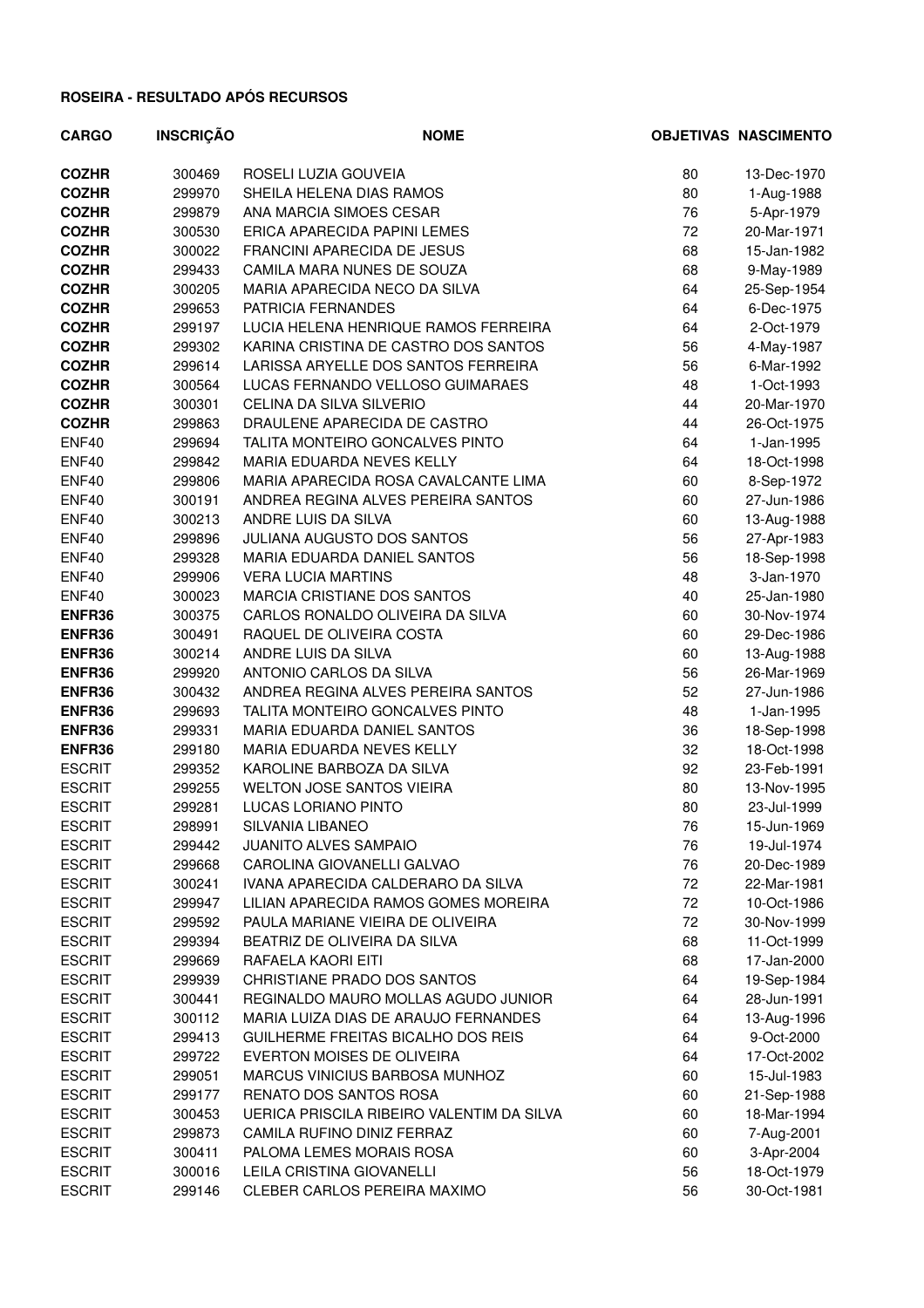| <b>CARGO</b>    | <b>INSCRIÇÃO</b> | <b>NOME</b>                                |    | <b>OBJETIVAS NASCIMENTO</b> |
|-----------------|------------------|--------------------------------------------|----|-----------------------------|
| <b>ESCRIT</b>   | 300118           | ANTONIO CESAR ANDRADE FERREIRA             | 56 | 20-Jun-1988                 |
| <b>ESCRIT</b>   | 299997           | EVERTON HENRIQUE DA SILVA MELLO            | 56 | 1-Aug-1991                  |
| <b>ESCRIT</b>   | 300070           | ANNA JULIA GARCIA DA SILVA SERAFIM         | 56 | 16-Jan-1998                 |
| <b>ESCRIT</b>   | 300212           | MARIANA DE SOUZA FARIA                     | 56 | 30-Nov-1999                 |
| <b>ESCRIT</b>   | 299681           | THALITA FERNANDA DA SILVA MOTA CAMARGO     | 56 | 15-Mar-2000                 |
| <b>ESCRIT</b>   | 299445           | MARIA FERNANDA BENTO VIEIRA                | 56 | 10-Oct-2001                 |
| <b>ESCRIT</b>   | 299393           | <b>CLEYTON FARIAS DA SILVA</b>             | 52 | 7-Apr-1994                  |
| <b>ESCRIT</b>   | 300533           | LUCAS PAPINI LEMES RIBEIRO                 | 52 | 10-Jun-2003                 |
| <b>ESCRIT</b>   | 299893           | ANDREIA FRANCO DE OLIVEIRA LINA            | 48 | 26-Jun-1970                 |
| <b>ESCRIT</b>   | 299007           | <b>BRUNO ROLIM SANTANA</b>                 | 48 | 7-Jun-1998                  |
| <b>ESCRIT</b>   | 300340           | BRUNO DE FREITAS SIQUEIRA SANTOS           | 48 | 10-Jun-1999                 |
| <b>ESCRIT</b>   | 300083           | MANOEL LOBO DUTRA DE FREITAS               | 48 | 1-May-2002                  |
| <b>ESCRIT</b>   | 300573           | GUILHERME HENRIQUE DE SOUZA MADRUGA        | 48 | 4-Oct-2003                  |
| <b>ESCRIT</b>   | 299500           | MARIA CELIA NUNES DE LIMA SILVA            | 44 | 3-May-1963                  |
| <b>ESCRIT</b>   | 300364           | PATRICIA HELENA FERREIRA SANTOS            | 44 | 2-Sep-1994                  |
| <b>ESCRIT</b>   | 299885           | DAVILLA ARIELE CORREA NUNES                | 44 | 22-Jan-1996                 |
| <b>ESCRIT</b>   | 300630           | MIRIAM DOS SANTOS PEDROSO DE LIMA          | 44 | 16-Jan-2000                 |
| <b>ESCRIT</b>   | 299164           | GIOVANA ALVES FIORELLI RAMOS               | 44 | 16-Apr-2003                 |
| <b>ESCRIT</b>   | 299717           | REINALDO DIONISIO DE CARVALHO              | 40 | 11-Jan-1976                 |
| <b>ESCRIT</b>   | 300509           | JESSICA THAIS DOS SANTOS BORGES            | 40 | 13-Nov-1994                 |
| <b>ESCRIT</b>   | 299831           | MARTA FERREIRA CHAVES DE OLIVEIRA          | 36 | 1-Jul-1971                  |
| <b>ESCRIT</b>   | 300171           | HERNANDES ANTONIO DINIZ LUIZ               | 36 | 26-Jul-1986                 |
| <b>ESCRIT</b>   | 299076           | ELLEN CRISTINA BATISTA ASSIS MONTEIRO      | 36 | 7-Jun-1991                  |
| <b>ESCRIT</b>   | 300253           | SANDY DAIANA DE JESUS CAMARGO              | 36 | 20-Oct-1991                 |
| <b>ESCRIT</b>   | 299202           | MONIZE CRISTINA PINTO TAVARES              | 36 | 2-Jan-1992                  |
| <b>ESCRIT</b>   | 300020           | FRANCISLAINE APARECIDA DE JESUS DOS SANTOS | 36 | 13-Aug-1997                 |
| <b>ESCRIT</b>   | 300615           | LAISA LUIZA DA SILVA CONCEICAO             | 36 | 3-Sep-1998                  |
| <b>ESCRIT</b>   | 299778           | LEONARDO CRISTIAN VAZ FERNANDES            | 32 | 17-Sep-1994                 |
| <b>ESCRIT</b>   | 300004           | WALISON DA SILVA POLICARPO                 | 32 | 21-Sep-2001                 |
| <b>ESCRIT</b>   | 299922           | LUCAS PRAZERES DE OLIVEIRA SANTOS          | 28 | 10-Mar-2002                 |
| <b>ESCRIT</b>   | 299213           | GISELA APARECIDA DE JESUS MONTEIRO         | 24 | 1-Jan-2001                  |
| <b>ESCRIT</b>   | 300065           | <b>MARIANA MAIA MACHADO</b>                | 20 | 10-Apr-1987                 |
| <b>ESCRIT</b>   | 300193           | ALEX HENRIQUE CALAZANS DOS SANTOS REIS     | 16 | 2-Feb-1996                  |
| <b>INSPETOR</b> | 299357           | KAROLINE BARBOZA DA SILVA                  | 92 | 23-Feb-1991                 |
| <b>INSPETOR</b> | 300449           | REGINALDO MAURO MOLLAS AGUDO JUNIOR        | 80 | 28-Jun-1991                 |
| <b>INSPETOR</b> | 299919           | BARBARA APARECIDA SALVADOR DOS SANTOS      | 76 | 12-Jul-1990                 |
| <b>INSPETOR</b> | 300071           | JOSE CARLOS ALUVINO                        | 72 | 19-Jun-1965                 |
| <b>INSPETOR</b> | 299682           | THALITA FERNANDA DA SILVA MOTA CAMARGO     | 60 | 15-Mar-2000                 |
| <b>INSPETOR</b> | 299998           | MARIA LAURA APARECIDA PEREIRA ROSA         | 60 | 23-Jan-2001                 |
| <b>INSPETOR</b> | 300341           | THAINARA RODRIGUES ROCHA                   | 56 | 21-Aug-1992                 |
| <b>INSPETOR</b> | 300116           | LINCOLN FRANCISCO DE PAULA                 | 56 | 11-Sep-1998                 |
| <b>INSPETOR</b> | 299525           | JOAO VICTOR FERNANDES IZIDORO DA SILVA     | 56 | 7-Mar-2004                  |
| <b>INSPETOR</b> | 299359           | GILBERTO DIAS DO COUTO FILHO               | 52 | 19-Mar-1969                 |
| <b>INSPETOR</b> | 300197           | ANDREA CALAZANS                            | 52 | 13-Jul-1971                 |
| <b>INSPETOR</b> | 299033           | ANA LUIZA DE ALMEIDA                       | 52 | 2-Mar-1988                  |
| <b>INSPETOR</b> | 299518           | LUARA FATIMA DOS SANTOS ANDRADE            | 52 | 4-Dec-1990                  |
| <b>INSPETOR</b> | 299934           | DOUGLAS AUGUSTO DA SILVA                   | 52 | 26-Jul-1993                 |
| <b>INSPETOR</b> | 299714           | MARTA REGINA FERRAZ DE ARAUJO              | 48 | 10-Sep-1976                 |
| <b>INSPETOR</b> | 299770           | ELENICE FELIPE ANTUNES DE OLIVEIRA         | 48 | 14-Mar-1982                 |
| <b>INSPETOR</b> | 299883           | RAIELTON TIAGO DOS SANTOS                  | 48 | 25-Jan-1987                 |
| <b>INSPETOR</b> | 300103           | PATRICIA APARECIDA DA SILVA CARVALHO       | 48 | 12-Feb-1988                 |
| <b>INSPETOR</b> | 299350           | AMANDA PRISCILA LEITE PEREIRA DA SILVA     | 48 | 25-Feb-1992                 |
| <b>INSPETOR</b> | 300515           | <b>JESSICA THAIA DOS SANTOS BORGES</b>     | 48 | 13-Nov-1994                 |
| <b>INSPETOR</b> | 299511           | CARLOS GABRIEL DOS SANTOS SILVA            | 48 | 29-Nov-1999                 |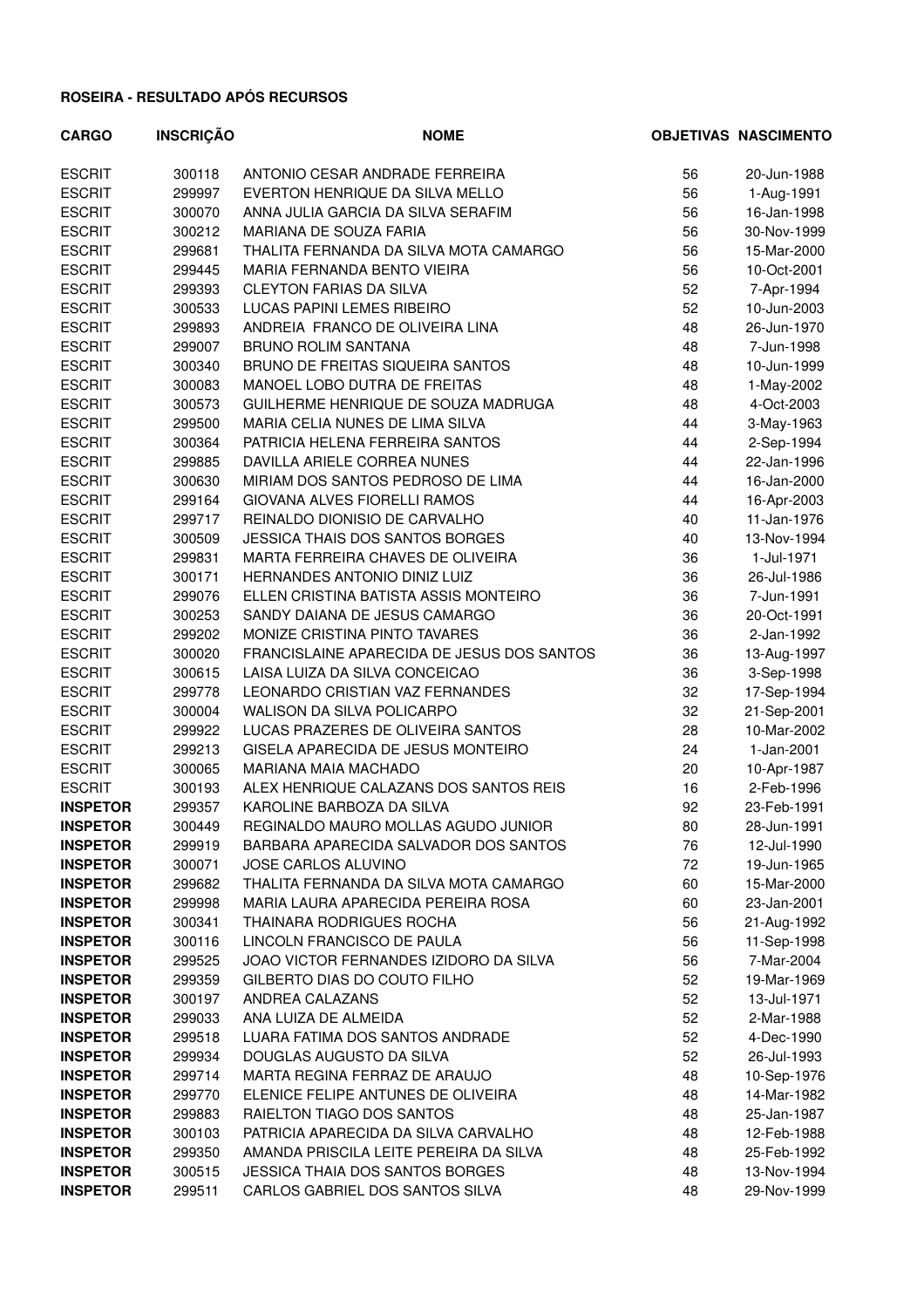| <b>CARGO</b>    | <b>INSCRIÇÃO</b> | <b>NOME</b>                                     |    | <b>OBJETIVAS NASCIMENTO</b> |
|-----------------|------------------|-------------------------------------------------|----|-----------------------------|
| <b>INSPETOR</b> | 300203           | SILMARA DOS SANTOS                              | 44 | 22-Apr-1978                 |
| <b>INSPETOR</b> | 299961           | PATRICIA ALVES DA ROSA                          | 44 | 27-Dec-1988                 |
| <b>INSPETOR</b> | 299576           | MARILISA GOMES DE SOUZA RIBEIRO DOS SANTOS      | 44 | 7-Jul-1989                  |
| <b>INSPETOR</b> | 299444           | PAULA MARIANE VIEIRA DE OLIVEIRA                | 44 | 30-Nov-1990                 |
| <b>INSPETOR</b> | 300616           | JESSICA DE SOUZA CAMPOS DA SILVA                | 44 | 5-Mar-1993                  |
| <b>INSPETOR</b> | 299195           | JULIANA SILVA GOMES DE SOUZA                    | 44 | 29-Dec-1995                 |
| <b>INSPETOR</b> | 300258           | IZABELE EFIGENIA DE JESUS CAMARGO               | 44 | 28-Aug-1996                 |
| <b>INSPETOR</b> | 300350           | SAMARA APARECIDA CARVALHO DE PAULA              | 44 | 1-Oct-1999                  |
| <b>INSPETOR</b> | 299715           | ANA CAROLINA DE OLIVEIRA MUNHOZ                 | 44 | 13-Mar-2002                 |
| <b>INSPETOR</b> | 300046           | SANDRO HENRIQUE DE JESUS                        | 40 | 5-Jul-1977                  |
| <b>INSPETOR</b> | 300149           | DANUZA REGINA DA SILVA                          | 40 | 13-Dec-1993                 |
| <b>INSPETOR</b> | 300374           | PATRICIA HELENA FERREIRA SANTOS                 | 40 | 2-Sep-1994                  |
| <b>INSPETOR</b> | 299663           | CARMELIA JULIANA CLAUDINO MATHEUS               | 40 | 19-Aug-1996                 |
| <b>INSPETOR</b> | 300188           | EDMEIRE MARQUES GONCALVES                       | 36 | 17-Aug-1975                 |
| <b>INSPETOR</b> | 300592           | ADRIANA PRAZERES DE OLIVEIRA                    | 36 | 25-May-1976                 |
| <b>INSPETOR</b> | 300565           | THAMIRES CRISTINA DE OLIVEIRA                   | 36 | 18-Apr-1996                 |
| <b>INSPETOR</b> | 300396           | JOVIANI IMACULADA GIOVANELLI MACHADO            | 32 | 25-Jun-1969                 |
| <b>INSPETOR</b> | 299205           | TIAGO ROBERTO GARUFFI BARBOSA                   | 32 | 12-Dec-1984                 |
| <b>INSPETOR</b> | 299646           | SHERLIANE POLICARPO SILVA                       | 32 | 10-Aug-1988                 |
| <b>INSPETOR</b> | 299901           | <b>TAMILYN BRUNA MOREIRA</b>                    | 32 | 15-May-2000                 |
| <b>INSPETOR</b> | 299207           | LEIA AUXILIADORA GARUFFI DE SOUSA               | 28 | 17-Apr-1966                 |
| <b>MONIT</b>    | 299519           | LUARA FATIMA DOS SANTOS ANDRADE                 | 72 | 4-Dec-1990                  |
| <b>MONIT</b>    | 299891           | ELIANE M GUIMARAES DE FREITAS HONORATO DA SILVA | 68 | 4-Jul-1972                  |
| <b>MONIT</b>    | 300445           | EDILENE MARIA ALVES                             | 68 | 14-Jun-1984                 |
| <b>MONIT</b>    | 299594           | ELLEN PINTO FERREIRA                            | 68 | 22-Feb-1991                 |
| <b>MONIT</b>    | 299131           | LAISA HELENA DOS SANTOS CALTABIANO GONCALVES    | 68 | 2-Apr-1991                  |
| <b>MONIT</b>    | 299376           | JOYCE DE FATIMA PAULA GOUVEA                    | 68 | 18-Sep-1995                 |
| <b>MONIT</b>    | 299306           | <b>JULIANA DE GODOI FIRME</b>                   | 68 | 21-Nov-1997                 |
| <b>MONIT</b>    | 299136           | BEATRIZ NUES ROSA ROCHA                         | 68 | 26-Feb-2000                 |
| <b>MONIT</b>    | 299864           | <b>CLAUDETE DE OLIVEIRA</b>                     | 64 | 21-Oct-1958                 |
| <b>MONIT</b>    | 299769           | DEBORA APARECIDA DE AQUINO                      | 64 | 26-Feb-1975                 |
| <b>MONIT</b>    | 299074           | LUCIANA DE PAULA FELIPE                         | 64 | 11-Sep-1977                 |
| <b>MONIT</b>    | 299498           | LUZIMAR APARECIDA PEREIRA                       | 64 | 30-Aug-1978                 |
| <b>MONIT</b>    | 300292           | <b>JULIANA BARBOSA DOS SANTOS</b>               | 64 | 3-Jul-1980                  |
| <b>MONIT</b>    | 300399           | DENISE AUGUSTA DA SILVA                         | 64 | 26-Aug-1985                 |
| <b>MONIT</b>    | 299991           | ROZIMAR GOMES CARDOSO                           | 64 | 22-Jul-1986                 |
| <b>MONIT</b>    | 299477           | ALINE MARA ANDRADE SIQUEIRA                     | 64 | 11-Oct-1989                 |
| <b>MONIT</b>    | 299035           | KALINE JANAINA GOMES BARBOSA                    | 64 | 22-Mar-1990                 |
| <b>MONIT</b>    | 299638           | AMANDA FERNANDES BONFIM                         | 64 | 25-Jul-1996                 |
| <b>MONIT</b>    | 299833           | KAUANY APARECIDA PEREIRA DOS SANTOS             | 64 | 1-Mar-2001                  |
| <b>MONIT</b>    | 299686           | ADRIANA SANTANA                                 | 60 | 2-Dec-1974                  |
| <b>MONIT</b>    | 299913           | LIDIANE APARECIDA RODRIGUES DA CRUZ SANTOS      | 60 | 5-Jul-1976                  |
| <b>MONIT</b>    | 300254           | RIZOLETA APARECIDA MOREIRA COSTA                | 60 | 7-Aug-1977                  |
| <b>MONIT</b>    | 300282           | <b>MARISA LEMES XAVIER</b>                      | 60 | 23-Aug-1979                 |
| <b>MONIT</b>    | 299675           | ROSIMEIRE FONSECA DA SILVA                      | 60 | 4-Jan-1982                  |
| <b>MONIT</b>    | 299641           | STEFANIA DE OLIVEIRA QUEIROZ MANFREDINI         | 60 | 12-Sep-1985                 |
| <b>MONIT</b>    | 299859           | ALINE PINTO DE OLIVEIRA E SILVA                 | 60 | 10-Mar-1989                 |
| <b>MONIT</b>    | 298964           | <b>JULIANA CORDEIRO REIS</b>                    | 60 | 28-Aug-1995                 |
| <b>MONIT</b>    | 299666           | ANA FLAVIA DETIMERMANI OLIVEIRA DE ABREU        | 60 | 6-Jul-1996                  |
| <b>MONIT</b>    | 299411           | SAMARA MORAES DIAS                              | 60 | 31-Aug-2000                 |
| <b>MONIT</b>    | 299596           | NIKOLI CRISTINA ALVES DA SILVA                  | 60 | 1-Sep-2000                  |
| <b>MONIT</b>    | 299543           | SILVIA LUCIA BASSANELLI DOS SANTOS              | 56 | 16-Jan-1967                 |
| <b>MONIT</b>    | 299120           | MONICA APARECIDA FERNANDES                      | 56 | 30-Jul-1976                 |
| <b>MONIT</b>    | 300030           | ALESSANDRINA DE PAULA ROSA                      | 56 | 12-Feb-1980                 |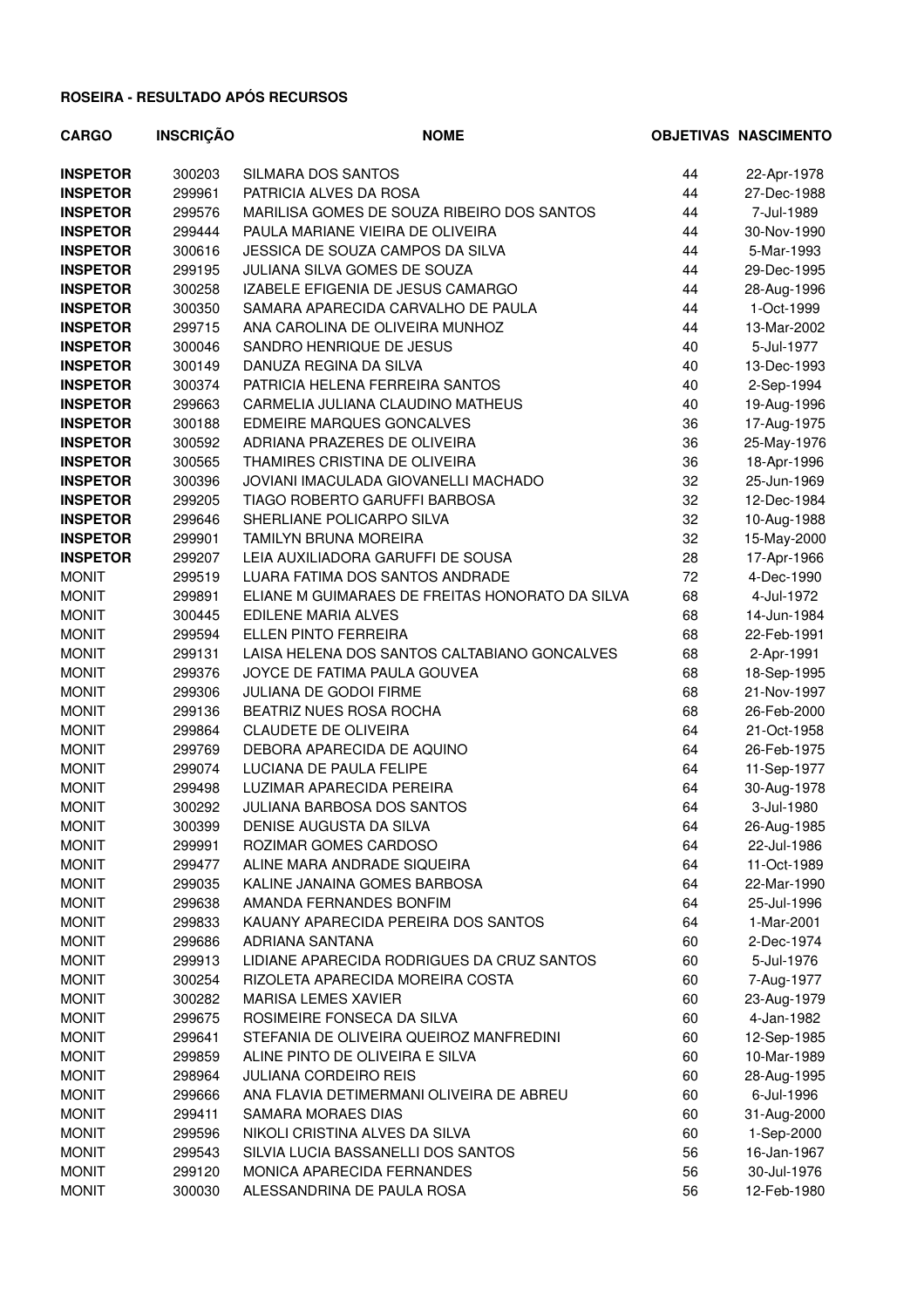| <b>CARGO</b>  | <b>INSCRIÇÃO</b> | <b>NOME</b>                                      |          | <b>OBJETIVAS NASCIMENTO</b> |
|---------------|------------------|--------------------------------------------------|----------|-----------------------------|
| <b>MONIT</b>  | 300572           | ANDREA LUIZA GLASIELA VILELA                     | 56       | 27-Jul-1980                 |
| <b>MONIT</b>  | 300186           | MICHELLE CRISTINA MONTANO CARVALHO               | 56       | 22-Aug-1981                 |
| <b>MONIT</b>  | 299958           | DAMIANA LEANDRO CRISPIM DE CAMARGO               | 56       | 8-Oct-1981                  |
| <b>MONIT</b>  | 300164           | <b>GRASIELLE MIRANDA RODRIGUES</b>               | 56       | 10-Feb-1984                 |
| <b>MONIT</b>  | 299262           | MICHELE CUSTODIO DE PAULA                        | 56       | 10-Dec-1984                 |
| <b>MONIT</b>  | 300257           | KARLA MARIANA MOREIRA RODRIGUES                  | 56       | 16-Jan-1987                 |
| <b>MONIT</b>  | 299165           | GEISSILENE KARIELE SANDRETE DOS SANTOS           | 56       | 9-Feb-1990                  |
| <b>MONIT</b>  | 299144           | <b>KAREN CRISTINA DIAS</b>                       | 56       | 21-Apr-1992                 |
| <b>MONIT</b>  | 299583           | <b>JANIELLI APARECIDA ANGELO</b>                 | 56       | 23-Sep-1992                 |
| <b>MONIT</b>  | 299793           | PAMELA CRISTINA CORREA DE LIMA RAMOS             | 56       | 31-May-1993                 |
| <b>MONIT</b>  | 300160           | ISABELA LETICIA ALMEIDA DA SILVA OLIVEIRA SANTOS | 56       | 4-Nov-1993                  |
| <b>MONIT</b>  | 299852           | MARCELA CRISTIANE SILVA SANTOS                   | 52       | 1-Sep-1977                  |
| <b>MONIT</b>  | 299825           | MARCILEIA APARECIDA VIEIRA RODRIGUES DE FRANCA   | 52       | 17-Sep-1977                 |
| <b>MONIT</b>  | 300110           | VANILZA DE FATIMA SOUZA BRITO                    | 52       | 20-Feb-1978                 |
| <b>MONIT</b>  | 299616           | ANDREIA APARECIDA DA SILVA                       | 52       | 3-Apr-1981                  |
| <b>MONIT</b>  | 300316           | <b>BRUNA RIBEIRO LEITE</b>                       | 52       | 30-Jan-1983                 |
| <b>MONIT</b>  | 300426           | THANUSA CRISTINA DE SOUZA SILVA OLIVEIRA         | 52       | 31-Jan-1989                 |
| <b>MONIT</b>  | 299602           | FERNANDA ALINE PEREIRA CORTE                     | 52       | 31-May-1989                 |
| <b>MONIT</b>  | 298972           | BRUNA CONCEICAO MONTEIRO VIANA                   | 52       | 28-May-1991                 |
| <b>MONIT</b>  | 300061           | MARIANA GONCALVES DE PAULA SANTOS                | 52       | 27-Sep-1998                 |
| <b>MONIT</b>  | 300414           | AMANDA OLIVEIRA DE CARVALHO                      | 52       | 15-Mar-1999                 |
| <b>MONIT</b>  | 299345           | <b>MARIA RITA RAMOS</b>                          | 52       | 21-Jul-2000                 |
| <b>MONIT</b>  | 300345           | CLEIDE DA SILVA ARAUJO                           | 48       | 18-Mar-1958                 |
| <b>MONIT</b>  | 299181           | ARLENE FEITOZA DA SILVA CHAGAS                   | 48       | 5-Oct-1971                  |
| <b>MONIT</b>  | 299501           | CLAUDILENE APARECIDA CLEMENTE FERREIRA ZANGRANI  | 48       | 16-Jan-1979                 |
| <b>MONIT</b>  | 299611           | ANDREIA GONCALVES DE OLIVEIRA GOUVEA             | 48       | 27-Jul-1981                 |
|               |                  |                                                  |          |                             |
| <b>MONIT</b>  | 300154           | ROSMEIRE GONCALVES GOMES                         | 48<br>48 | 11-Mar-1983                 |
| <b>MONIT</b>  | 299241           | NATALIA DE FATIMA RODRIGUES MASULLI              |          | 7-Oct-1985                  |
| <b>MONIT</b>  | 299373           | RAQUEL MARIA ANDRE MACHADO                       | 48       | 28-Jul-1986                 |
| <b>MONIT</b>  | 299960           | MICHELE APARECIDA TRAVINSKI DE LIMA              | 48       | 10-Sep-1988                 |
| <b>MONIT</b>  | 299875           | TAYNA CAROLINE DA SILVA PEREIRA                  | 48       | 16-Feb-1996                 |
| <b>MONIT</b>  | 299210           | MEIRY HELEN SILVA DOS SANTOS                     | 48       | 15-Apr-1996                 |
| <b>MONIT</b>  | 299212           | LARISSA MASCARINI DE SOUZA ECKER                 | 48       | 9-Dec-1996                  |
| <b>MONIT</b>  | 300448           | <b>MARIA LASARA ANTONIO</b>                      | 44       | 13-Apr-1972                 |
| <b>MONIT</b>  | 299894           | PAULA CRISTINA MARTINS                           | 44       | 11-Apr-1976                 |
| <b>MONIT</b>  | 299553           | <b>MARCIO LUIS DE ALMEIDA</b>                    | 44       | 27-May-1976                 |
| <b>MONIT</b>  | 299536           | LUCIANA APARECIDA CABRAL VITORIANO               | 44       | 22-Jul-1977                 |
| <b>MONIT</b>  | 299111           | TATIANE VIANA DE OLIVEIRA BRITO                  | 44       | 21-Jan-1979                 |
| <b>MONIT</b>  | 300298           | MILENE APARECIDA FERNANDES CORREIA               | 44       | 3-Apr-1979                  |
| <b>MONIT</b>  | 300331           | SILMARA DE LIMA QUEIROZ CASTRO DANELUCI          | 44       | 6-Jun-1979                  |
| <b>MONIT</b>  | 300202           | CRISTINA SOARES DE BRITO PINHEIRO                | 44       | 29-Jun-1987                 |
| <b>MONIT</b>  | 299574           | MARILISA GOMES DE SOUZA RIBEIRO DOS SANTOS       | 44       | 7-Jul-1989                  |
| <b>MONIT</b>  | 299475           | ELENICE CARDOSO BANDEIRA PEREIRA                 | 44       | 2-Sep-1989                  |
| <b>MONIT</b>  | 299266           | JESSICA BEATRIZ PEREIRA DE MELLO                 | 44       | 5-Jul-1992                  |
| <b>MONIT</b>  | 300481           | ANA CAROLINA TEIXEIRA DA SILVA                   | 44       | 16-Dec-1993                 |
| <b>MONIT</b>  | 300464           | <b>GABRIELA MONIQUE DA SILVA</b>                 | 44       | 23-Mar-2000                 |
| <b>MONIT</b>  | 299759           | RONILDA MARIA DO CARMO BARROS                    | 40       | 12-Jul-1977                 |
| <b>MONIT</b>  | 300442           | ANA PAULA PEREIRA                                | 40       | 15-Dec-1978                 |
| <b>MONIT</b>  | 299921           | JAMILE APARECIDA DE CARVALHO FIGUEIRA            | 40       | 4-Nov-1993                  |
| <b>MONIT</b>  | 300508           | SARA GABRIELAI RIBEIRO DOS SANTOS SILVA          | 36       | 24-Jul-1974                 |
| <b>MONIT</b>  | 300231           | WALKIRIA DE PAULA SANTOS CAMPOS                  | 36       | 28-Mar-1976                 |
| <b>MONIT</b>  | 299990           | MICHELLI CRISTINA RIBEIRO DA SILVA               | 32       | 11-May-1985                 |
| <b>MONIT</b>  | 299456           | BEATRIZ APARECIDA SANTOS DINIZ DA SILVA          | 32       | 20-May-2000                 |
| <b>MOTRST</b> | 300402           | OSMAIR DE OLIVEIRA ALMEIDA                       | 92       | 15-Oct-1969                 |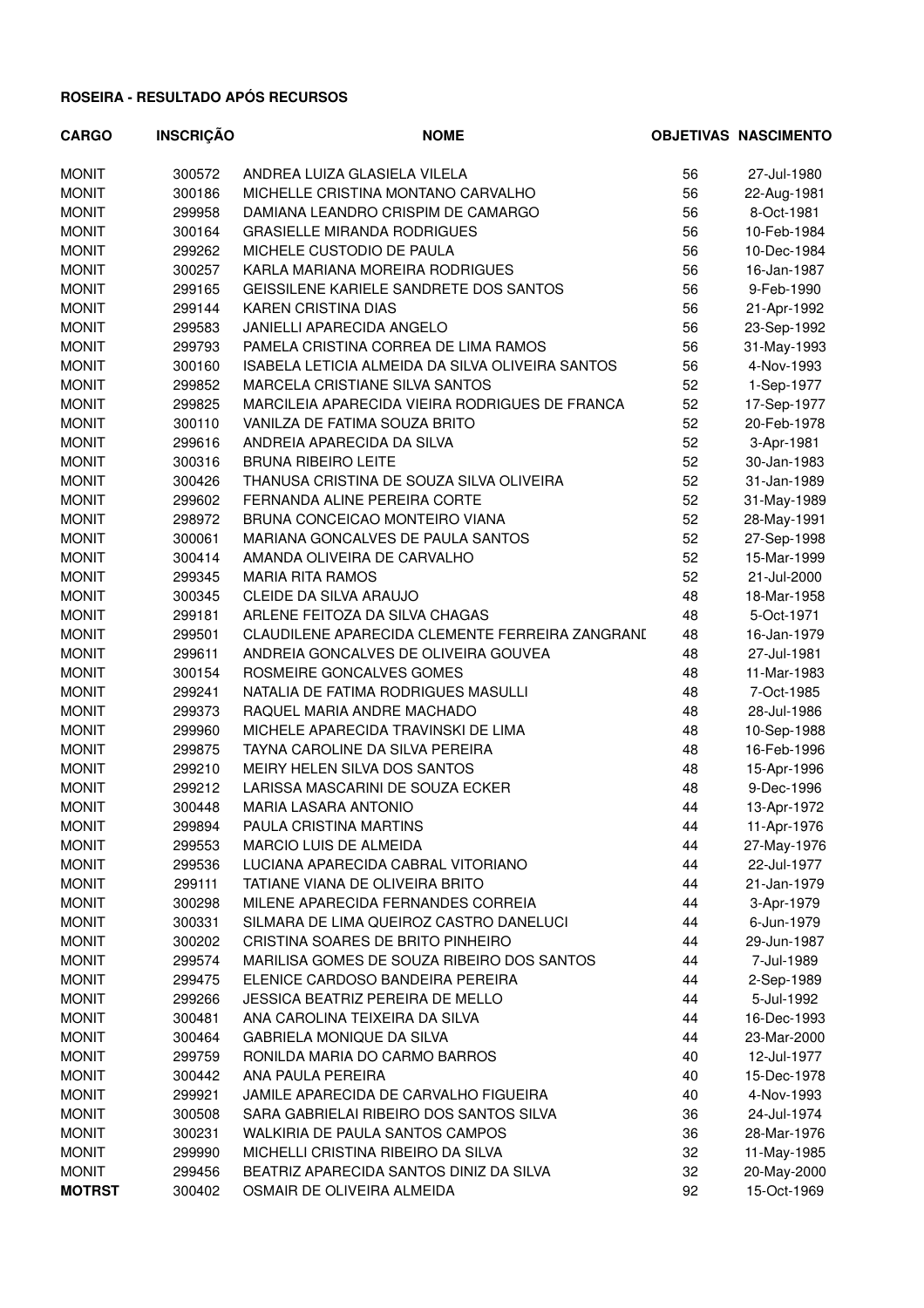| <b>CARGO</b>    | <b>INSCRIÇÃO</b> | <b>NOME</b>                           |    | <b>OBJETIVAS NASCIMENTO</b> |
|-----------------|------------------|---------------------------------------|----|-----------------------------|
| <b>MOTRST</b>   | 300166           | FRANCISCO DE ASSIS CASTRO             | 92 | 22-Sep-1970                 |
| <b>MOTRST</b>   | 299496           | ALEXANDRE VIEIRA SANT ANA             | 92 | 17-Jan-1971                 |
| <b>MOTRST</b>   | 299261           | ADRIANO JOSE RODRIGUES                | 92 | 5-Apr-1976                  |
| <b>MOTRST</b>   | 299509           | ANTONIO CARLOS DA SILVA FILHO         | 92 | 26-May-1978                 |
| <b>MOTRST</b>   | 299128           | ADENILSON DE MOURA JESUS              | 92 | 21-Apr-1987                 |
| <b>MOTRST</b>   | 299372           | RAFAEL DA SILVA CASTRO                | 92 | 26-Feb-1993                 |
| <b>MOTRST</b>   | 300087           | RENATO DA SILVA                       | 88 | 18-Nov-1966                 |
| <b>MOTRST</b>   | 299484           | ADRIANO AUGUSTO DOS SANTOS            | 88 | 13-Sep-1976                 |
| <b>MOTRST</b>   | 299054           | LEANDRO SERAFIM MARCONDES DA SILVA    | 88 | 20-Apr-1997                 |
| <b>MOTRST</b>   | 299429           | ERIVELTON APARECIDO DE OLIVEIRA       | 84 | 25-Sep-1978                 |
| <b>MOTRST</b>   | 299448           | RAFAEL ROCHA FIORELI                  | 84 | 7-Dec-1993                  |
| <b>MOTRST</b>   | 299504           | JOSE AUGUSTO RODRIGUES MOREIRA        | 84 | 21-Dec-1998                 |
| <b>MOTRST</b>   | 300027           | PAULO ROBERTO VALENTIM                | 80 | 22-Jul-1976                 |
| <b>MOTRST</b>   | 299678           | <b>FLAVIO AUGUSTO DOS SANTOS</b>      | 80 | 15-Jan-1982                 |
| <b>MOTRST</b>   | 299963           | EDIVAR JOSE PEDRO THOMAZ              | 80 | 26-Jan-1983                 |
| <b>MOTRST</b>   | 299771           | ALEX RIBEIRO DOS REIS                 | 80 | 9-Feb-1991                  |
| <b>MOTRST</b>   | 299176           | ANDRE LUIZ BARLETTA DAS CHAGAS        | 76 | 17-Nov-1965                 |
| <b>MOTRST</b>   | 299258           | LUIS CLAUDIO OLIVEIRA DOS SANTOS      | 76 | 20-Jul-1966                 |
| <b>MOTRST</b>   | 299762           | LUIZ GUSTAVO CRUZ MARTINS             | 76 | 19-Apr-1985                 |
| <b>MOTRST</b>   | 299918           | WESLEY JEAN DOS SANTOS SILVA          | 76 | 13-Apr-1991                 |
| <b>MOTRST</b>   | 299192           | CLAUDIO BARCELLOS DE CARVALHO         | 72 | 1-Nov-1964                  |
| <b>MOTRST</b>   | 299256           | REGINALDO TRAJANO                     | 72 | 7-Feb-1970                  |
| <b>MOTRST</b>   | 299706           | <b>GERSON MARCOS CABRAL</b>           | 72 | 13-Aug-1970                 |
| <b>MOTRST</b>   | 299327           | JAMIL MAURICIO PEREIRA DA SILVA       | 72 | 4-Jun-1982                  |
| <b>MOTRST</b>   | 299521           | <b>WESLLEI PICHELI LUCIANO</b>        | 72 | 27-Jun-1982                 |
| <b>MOTRST</b>   | 299270           | EVERTON HELENO PEREIRA DE ARANTES     | 68 | 18-Jun-1985                 |
| <b>MOTRST</b>   | 299811           | <b>JOSE ROBERTO MOREIRA</b>           | 64 | 5-Aug-1967                  |
| <b>MOTRST</b>   | 299680           | MARIO GILBERTO PEDROSO                | 64 | 30-Jul-1976                 |
| <b>MOTRST</b>   | 299228           | SUELI MARIA CARDOSO DOS SANTOS        | 60 | 10-Oct-1972                 |
| <b>MOTRST</b>   | 300440           | SILVIO DA SILVA CESAR                 | 60 | 18-Aug-1978                 |
| <b>MOTRST</b>   | 299246           | <b>MAURO SERGIO COSTA</b>             | 60 | 17-Sep-1979                 |
| <b>MOTRST</b>   | 300269           | <b>IBRAIN DE MEDEIROS MOREIRA</b>     | 56 | 7-Jan-1967                  |
| <b>MOTRST</b>   | 299044           | RAFAEL FRANCISCO PEREIRA              | 56 | 4-Nov-1987                  |
| <b>MOTRST</b>   | 299311           | LUIZ FELIPE GONZAGA DE ALMEIDA        | 56 | 19-Aug-1996                 |
| <b>MOTRST</b>   | 300058           | MARIANA MAIA MACHADO                  | 52 | 10-Apr-1987                 |
| <b>MOTRST</b>   | 299515           | LUIS HENRIQUE RAMOS                   | 48 | 15-Feb-1968                 |
| <b>MOTRST</b>   | 300427           | <b>JORGE DA CRUZ</b>                  | 44 | 1-Jun-1965                  |
| <b>MOTRST</b>   | 299933           | JAIR GONCALVES DUQUE                  | 40 | 10-Aug-1968                 |
| PEBI.EJA        | 299699           | PAMELA GABRIELLY MARTINHO             | 64 | 24-Jun-1993                 |
| PEBI.EJA        | 299887           | ELENICE DE ARAUJO SOARES LIMA         | 60 | 1-Feb-1971                  |
| PEBI.EJA        | 300523           | MARILUCI RIBEIRO DOS SANTOS SILVA     | 60 | 26-Jul-1974                 |
| PEBI.EJA        | 300224           | NATALIA DE FATIMA RODRIGUES MASULLI   | 60 | 7-Oct-1985                  |
| PEBI.EJA        | 299895           | ESTER LIMA DE ALMEIDA RODRIGUES       | 56 | 27-Sep-1983                 |
| PEBI.EJA        | 299175           | CARINA CRISTINA MOREIRA GUILHERMINO   | 56 | 19-Nov-1986                 |
| PEBI.EJA        | 299949           | ELISANDRA GEORGINA DE MORAES SILVA    | 52 | 8-Aug-1975                  |
| PEBI.EJA        | 299603           | FERNANDA ALINE PEREIRA CORTE          | 52 | 31-May-1989                 |
| PEBI.EJA        | 298971           | OSMAR MONTEIRO DA SILVA               | 40 | 28-Sep-1955                 |
| PEBI.EJA        | 300181           | PATRICIA APARECIDA BENTO              | 40 | 31-Dec-1980                 |
| PEBI.EJA        | 300286           | BEATRIZ ALINE REIS COUTO BARBOSA      | 32 | 26-Apr-1985                 |
| PEBI.EJA        | 299562           | SASKIA RAFAELA FERNANDO DA SILVA MELO | 32 | 25-Aug-1991                 |
| PEBI.EJA        | 300161           | <b>ESTELA LEMOS MOREIRA</b>           | 32 | 25-Sep-1991                 |
| <b>PEBI.FUN</b> | 299607           | GISLAINE DA SILVA RIBEIRO             | 88 | 18-Apr-1975                 |
| <b>PEBI.FUN</b> | 299397           | LUCIANA DE CASTRO CORREA              | 84 | 18-Apr-1966                 |
| <b>PEBI.FUN</b> | 299792           | <b>GLAUCIA ARAUJO DOS SANTOS</b>      | 84 | 6-May-1974                  |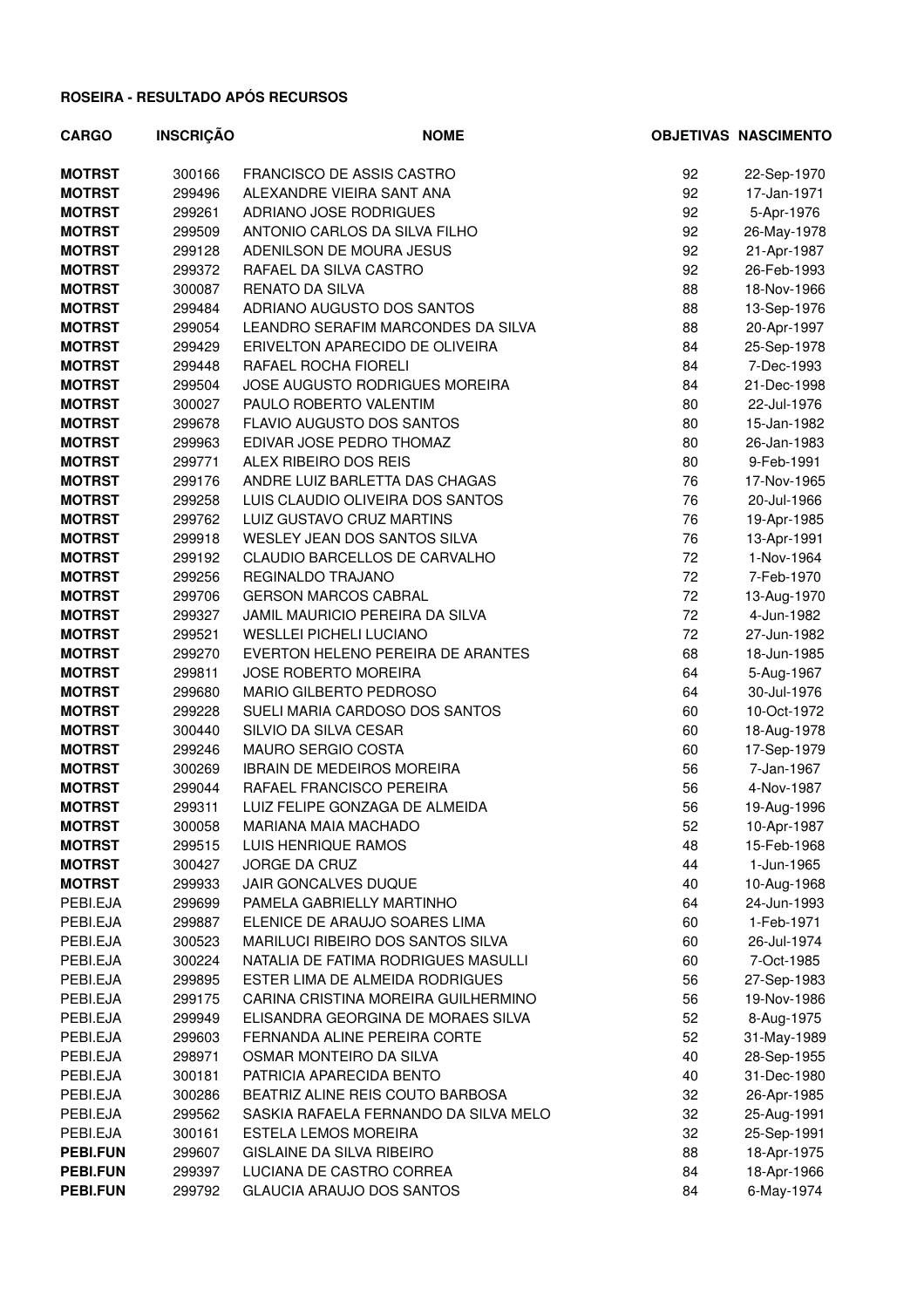| <b>CARGO</b>    | <b>INSCRIÇÃO</b> | <b>NOME</b>                                      |    | <b>OBJETIVAS NASCIMENTO</b> |
|-----------------|------------------|--------------------------------------------------|----|-----------------------------|
| <b>PEBI.FUN</b> | 298983           | ELAINE CRISTINA PINTO VILLAS BOAS                | 84 | 17-Jun-1975                 |
| <b>PEBI.FUN</b> | 300275           | ANA LUCIA NEVES DA SILVA                         | 84 | 17-Jun-1987                 |
| <b>PEBI.FUN</b> | 300337           | VICTORIA DE ALMEIDA BERTULINO                    | 84 | 12-Aug-2000                 |
| <b>PEBI.FUN</b> | 299348           | SELMA DE CASTRO OLIVEIRA                         | 76 | 18-Feb-1965                 |
| <b>PEBI.FUN</b> | 299377           | MARIA APARECIDA DOS SANTOS DA CONCEICAO          | 76 | 7-Oct-1966                  |
| PEBI.FUN        | 299605           | ROSANE APARECIDA DE ALMEIDA RANGEL               | 76 | 7-Sep-1973                  |
| <b>PEBI.FUN</b> | 299753           | FABIO DA ROCHA ANDRADE                           | 76 | 23-Oct-1983                 |
| <b>PEBI.FUN</b> | 298980           | JEFFERSON ANTONIO DA COSTA                       | 72 | 12-Jun-1978                 |
| <b>PEBI.FUN</b> | 299392           | CRISTIANA APARECIDA AMBROSIO CARVALHO            | 72 | 30-Jan-1979                 |
| <b>PEBI.FUN</b> | 299773           | <b>JUCILEIA LEAO CAETANO</b>                     | 72 | 26-Oct-1981                 |
| <b>PEBI.FUN</b> | 300200           | PAOLA BATISTA RIBEIRO MONTEIRO                   | 72 | 23-Nov-1985                 |
| <b>PEBI.FUN</b> | 299733           | MARCOS FELIPE OLIVEIRA DE CARVALHO               | 72 | 8-Jan-1987                  |
| <b>PEBI.FUN</b> | 299700           | PAULA BURIN DA SILVA                             | 72 | 30-Dec-1992                 |
| <b>PEBI.FUN</b> | 299320           | ELAINE CRISTINA ROCHA DA SILVA                   | 68 | 8-Oct-1976                  |
| <b>PEBI.FUN</b> | 299956           | SERENUSA ALEXANDRA CAMARGO DE CAMPOS             | 68 | 6-Apr-1977                  |
| <b>PEBI.FUN</b> | 298984           | PATRICIA SIMONE MOREIRA                          | 68 | 3-Dec-1980                  |
| <b>PEBI.FUN</b> | 299874           | LUCIANA RUFINO FERRAZ                            | 68 | 9-Jan-1981                  |
| <b>PEBI.FUN</b> | 298997           | DANIELLE CRISTINA LEITE DA SILVA DE OLIVEIRA     | 68 | 27-Jun-1986                 |
| <b>PEBI.FUN</b> | 299624           | BRUNA LUCIA FELICIO DE LIMA                      | 68 | 19-May-1988                 |
| <b>PEBI.FUN</b> | 298987           | FERNANDA CRISTINA DE OLIVEIRA                    | 68 | 4-Feb-1994                  |
| <b>PEBI.FUN</b> | 299340           | RAISSA MARITAIN DE ALMEIDA CARVALHO              | 68 | 26-Mar-1995                 |
| <b>PEBI.FUN</b> | 299529           | LAIS DE CASTRO MONTEIRO                          | 68 | 3-Oct-1999                  |
| <b>PEBI.FUN</b> | 299908           | MARIA CRISTINA DE SOUSA                          | 64 | 1-Jun-1962                  |
| <b>PEBI.FUN</b> | 300132           | KATIA REGINA ALVES TOSTA RIBEIRO                 | 64 | 20-Nov-1974                 |
| <b>PEBI.FUN</b> | 299485           | ALETA FORASTEIRO RIBEIRO DA SILVA                | 64 | 6-Nov-1977                  |
| <b>PEBI.FUN</b> | 300170           | TAIS DE ALVARENGA REIS TAVARES DUARTE ARRUDA     | 64 | 7-Jan-1978                  |
| <b>PEBI.FUN</b> | 299810           | TATIANA GUIMARAES SALVADOR SIMON                 | 64 | 20-Dec-1979                 |
| <b>PEBI.FUN</b> | 299676           | SANDRA CRISTINA FERNANDES DIAS CIPRIANO          | 64 | 26-Jun-1982                 |
| <b>PEBI.FUN</b> | 300461           | JOSIANE ALVES MALAQUIAS DE OLIVEIRA              | 64 | 10-Oct-1985                 |
| <b>PEBI.FUN</b> | 300284           | MARCIA BETANIA GOMES MALTEZ                      | 64 | 10-Jan-1986                 |
| <b>PEBI.FUN</b> | 299791           | ELISANGELA DA COSTA PATROCINIO                   | 64 | 27-Apr-1986                 |
| <b>PEBI.FUN</b> | 299541           | LARISSA BASSANELLI ANTUNES DOS SANTOS            | 64 | 15-Sep-1990                 |
| <b>PEBI.FUN</b> | 299472           | GIRLENE DA SILVA SANTOS                          | 64 | 21-Sep-1990                 |
| <b>PEBI.FUN</b> | 300529           | JOCASTA TAMARA APARECIDA DE SOUZA                | 64 | 22-Feb-1991                 |
| <b>PEBI.FUN</b> | 300096           | DAYANNE KRIGOVSKI DE AGUIAR                      | 64 | 25-Jul-1992                 |
| <b>PEBI.FUN</b> | 299964           | <b>JACIELE MARIA DOS SANTOS</b>                  | 64 | 25-Feb-1993                 |
| <b>PEBI.FUN</b> | 299724           | SABRINA NASCIMENTO BARRETO DA SILVA              | 64 | 18-Oct-1996                 |
| <b>PEBI.FUN</b> | 298973           | OSMAR MONTEIRO DA SILVA                          | 60 | 28-Sep-1955                 |
| <b>PEBI.FUN</b> | 300352           | JANAINA APARECIDA GIOVANELLI SOUZA               | 60 | 28-Jul-1961                 |
| <b>PEBI.FUN</b> | 299086           | JANIA MARCIA DE PAULA SANTOS BENTO               | 60 | 29-Apr-1970                 |
| <b>PEBI.FUN</b> | 299425           | PATRICIA SAMPAIO CLINI                           | 60 | 17-Jul-1972                 |
| <b>PEBI.FUN</b> | 300518           | LUCIANE APARECIDA VETTORI DE TOLEDO              | 60 | 27-May-1974                 |
| <b>PEBI.FUN</b> | 300289           | KELLEN ROBERTA DE PAULA SANTOS CANDIDO           | 60 | 15-Oct-1974                 |
| <b>PEBI.FUN</b> | 299950           | ELISANDRA GEORGINA DE MORAES SILVA               | 60 | 8-Aug-1975                  |
| <b>PEBI.FUN</b> | 299257           | REGIANE ELISABETE SOARES DA CUNHA                | 60 | 2-Jul-1978                  |
| <b>PEBI.FUN</b> | 298951           | ANA KARINA GARCIA DOS REIS RIBEIRO               | 60 | 27-Oct-1979                 |
| <b>PEBI.FUN</b> | 299866           | PATRICIA APARECIDA ROCHA LOPES DA SILVA          | 60 | 15-Jun-1980                 |
| <b>PEBI.FUN</b> | 300148           | BIANCA HELENA DE PAULA DE MOURA                  | 60 | 29-Sep-1983                 |
| <b>PEBI.FUN</b> | 300308           | MELINA DOS SANTOS AFONSO                         | 60 | 30-Mar-1984                 |
| <b>PEBI.FUN</b> | 299781           | <b>GLAUCIA DE FATIMA BAESSO</b>                  | 60 | 11-Dec-1986                 |
| <b>PEBI.FUN</b> | 300101           | CRISTIANE CALTABIANO LIGABO BITTENCOURT DA COSTA | 60 | 30-Jun-1987                 |
| <b>PEBI.FUN</b> | 299765           | TAMIRES DANIELE DE SOUZA OLIVEIRA FRANCISCO      | 60 | 16-May-1988                 |
| <b>PEBI.FUN</b> | 300056           | LARISSA THAYANE DE PAULA SANTOS BENTO VAZ        | 60 | 20-May-1991                 |
| <b>PEBI.FUN</b> | 298992           | ANA MARIA DE PAULA CALTABIANO                    | 60 | 4-Jun-1992                  |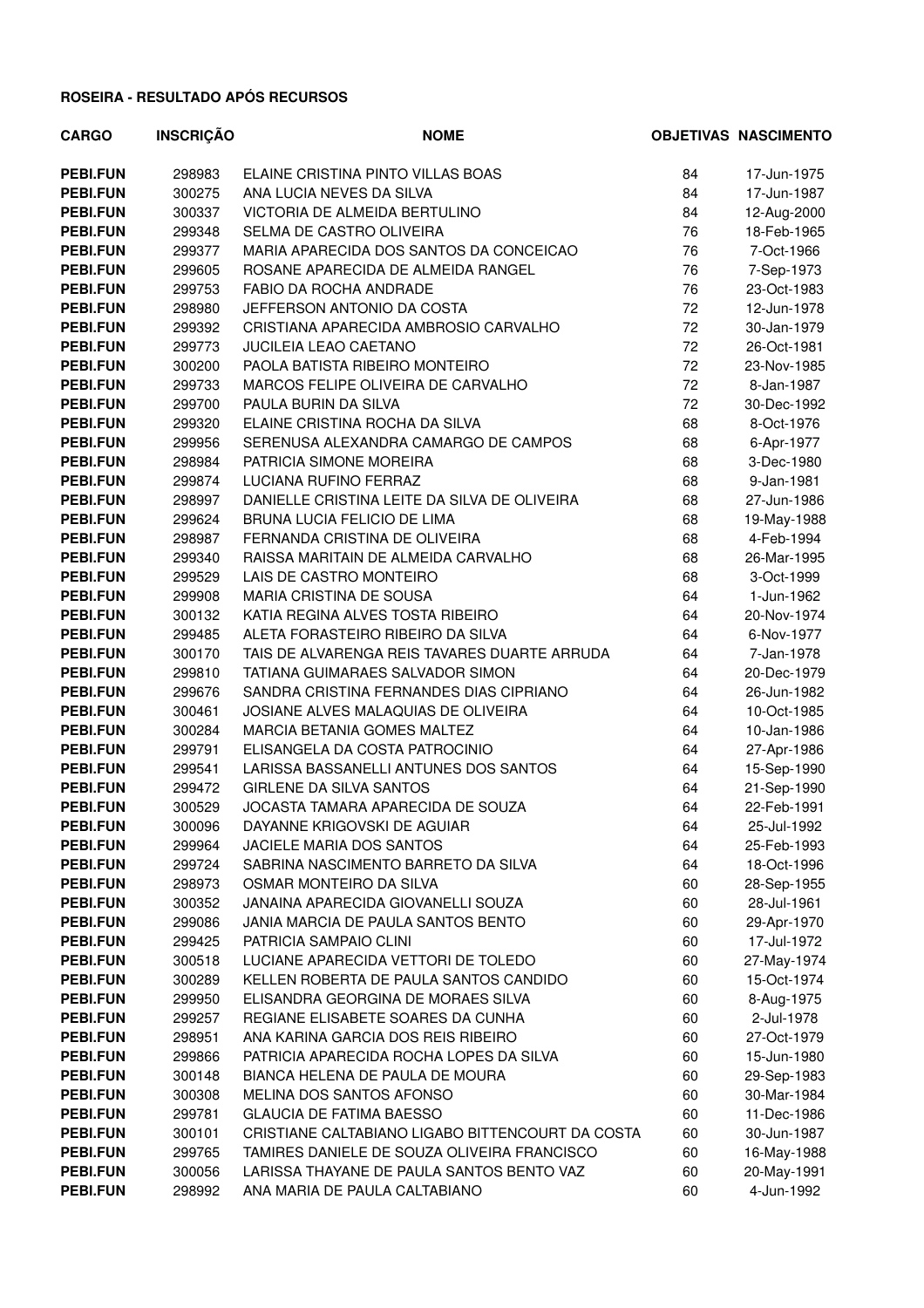| <b>CARGO</b>    | <b>INSCRIÇÃO</b> | <b>NOME</b>                               |    | <b>OBJETIVAS NASCIMENTO</b> |
|-----------------|------------------|-------------------------------------------|----|-----------------------------|
| <b>PEBI.FUN</b> | 299764           | PALOMA MELISSA FOGUEL                     | 60 | 24-Apr-1993                 |
| <b>PEBI.FUN</b> | 300047           | JULIANA APARECIDA ROSA ELYSEU             | 60 | 8-Jun-1994                  |
| <b>PEBI.FUN</b> | 298935           | <b>JULIANA OLIVEIRA SANTANA</b>           | 60 | 2-Jul-1996                  |
| <b>PEBI.FUN</b> | 300077           | FELIX NATHANAEL DOS SANTOS FERRAZ         | 60 | 2-Dec-1998                  |
| <b>PEBI.FUN</b> | 299767           | VERONICA CAROLINA DA SILVA SANTOS         | 60 | 24-Apr-1999                 |
| <b>PEBI.FUN</b> | 299754           | LIDIENE CARVALHO MONTEIRO MATHIAS         | 60 | 15-Sep-2000                 |
| <b>PEBI.FUN</b> | 299761           | DENISE DA SILVA VASCONCELOS DOS SANTOS    | 56 | 1-May-1964                  |
| <b>PEBI.FUN</b> | 300036           | RONILDA MARINS DE JESUS                   | 56 | 27-Feb-1967                 |
| <b>PEBI.FUN</b> | 300504           | <b>JOSE ELIANO SALVADOR</b>               | 56 | 22-Jul-1970                 |
| <b>PEBI.FUN</b> | 299812           | ADRIANA LEONINA SANTOS DE JESUS           | 56 | 8-Feb-1972                  |
| <b>PEBI.FUN</b> | 299171           | EMANUELLE PEREIRA LEITE PONCHON           | 56 | 27-Oct-1977                 |
| <b>PEBI.FUN</b> | 300302           | CAMILA ALESSANDRA DE OLIVEIRA LAUA        | 56 | 21-May-1982                 |
| <b>PEBI.FUN</b> | 300260           | FABIOLA DOS SANTOS FERREIRA RODRIGUES     | 56 | 11-Oct-1982                 |
| <b>PEBI.FUN</b> | 299797           | <b>VANESSA RAMOS</b>                      | 56 | 24-Dec-1982                 |
| <b>PEBI.FUN</b> | 299389           | TABATA ANDRADE BARROS ALVES DINIZ         | 56 | 11-May-1984                 |
| <b>PEBI.FUN</b> | 299780           | SARITA MARA MIGUEL GOUVEA GOMES           | 56 | 21-Oct-1984                 |
| <b>PEBI.FUN</b> | 299247           | MONICA PEREIRA DE SOUZA                   | 56 | 25-Apr-1985                 |
| <b>PEBI.FUN</b> | 299822           | ELISANGELA MARA RIBEIRO BARBOSA           | 56 | 18-Aug-1985                 |
| <b>PEBI.FUN</b> | 300215           | DANIELE APARECIDA DOS SANTOS              | 56 | 20-Aug-1985                 |
| <b>PEBI.FUN</b> | 299482           | NATHALIA HELENA BARROS COSTA SILVA        | 56 | 16-Sep-1986                 |
| <b>PEBI.FUN</b> | 299756           | JESANDRA DA MOTA ALVES DE SOUZA           | 56 | 9-Apr-1987                  |
| <b>PEBI.FUN</b> | 300431           | <b>KATIA SANTOS</b>                       | 56 | 18-May-1989                 |
| <b>PEBI.FUN</b> | 299333           | ANDREIA PALODETTO DOS SANTOS              | 56 | 10-Jul-1989                 |
| <b>PEBI.FUN</b> | 300246           | MARCELA MARQUES DUTRA                     | 56 | 30-Jul-1990                 |
| <b>PEBI.FUN</b> | 298955           | AMANDA CASTRO GOMES DE OLIVEIRA           | 56 | 16-Dec-1991                 |
| <b>PEBI.FUN</b> | 299971           | THAIS APARECIDA DA SILVA RAMOS            | 56 | 4-Aug-1993                  |
| <b>PEBI.FUN</b> | 299954           | JASMINE HELENE DOS REIS CORREA            | 56 | 2-Jul-1994                  |
| <b>PEBI.FUN</b> | 300252           | MARJORY ARIADNE OLIVEIRA DA SILVA         | 56 | 17-May-1995                 |
| <b>PEBI.FUN</b> | 298941           | MARIANA DE CASTRO CORREA                  | 56 | 6-Jan-1997                  |
| <b>PEBI.FUN</b> | 299006           | <b>TATIELE LOPES FERNANDES</b>            | 56 | 11-Aug-1997                 |
| <b>PEBI.FUN</b> | 299726           | TANIA MARIA VICENTE SOARES DE OLIVEIRA    | 52 | 10-Sep-1961                 |
| <b>PEBI.FUN</b> | 300599           | MARISA ELIANA GONCALVES                   | 52 | 27-Aug-1966                 |
| <b>PEBI.FUN</b> | 300139           | LEIDE MARY CARDOSO DE OLIVEIRA ROCHA      | 52 | 20-Nov-1969                 |
| <b>PEBI.FUN</b> | 300270           | BENEDITO WILSON GERMANO DOS SANTOS        | 52 | 23-Mar-1970                 |
| <b>PEBI.FUN</b> | 299254           | EDILENE APARECIDA DE OLIVEIRA             | 52 | 11-Sep-1971                 |
| <b>PEBI.FUN</b> | 300155           | SILVANA CRISTINA FERREIRA                 | 52 | 11-Mar-1974                 |
| <b>PEBI.FUN</b> | 299659           | EDMEIRE APARECIDA LOURENCO CLARO          | 52 | 30-Jul-1975                 |
| <b>PEBI.FUN</b> | 300126           | PRISCILA DA SILVA DE JESUS                | 52 | 29-Mar-1980                 |
| <b>PEBI.FUN</b> | 299506           | LUCIO MAURO DA CRUZ TUNICE                | 52 | 6-Jul-1981                  |
| <b>PEBI.FUN</b> | 299533           | TATIANA ALVES DE OLIVEIRA                 | 52 | 27-Jul-1981                 |
| <b>PEBI.FUN</b> | 300511           | RENATA RODRIGUES FERNANDES SALAKOVIC      | 52 | 21-Jun-1982                 |
| <b>PEBI.FUN</b> | 299609           | ANDREA CRISTINA GUIMARAES SOUSA ROCHA     | 52 | 2-Feb-1984                  |
| <b>PEBI.FUN</b> | 299586           | DANAILSE MAIRA FABRI MACEDO               | 52 | 7-Feb-1984                  |
| <b>PEBI.FUN</b> | 299599           | ANDREA CRISTINA QUINTILHANO GONCALVES     | 52 | 6-May-1984                  |
| <b>PEBI.FUN</b> | 300201           | CRISTIANE DE SOUZA BARBOSA                | 52 | 23-Aug-1986                 |
| <b>PEBI.FUN</b> | 299727           | DANIELE DE CASTRO CLARO LOPES             | 52 | 25-Sep-1986                 |
| <b>PEBI.FUN</b> | 300545           | JOICE FERNANDA DE SOUZA QUEIROZ CREDIDIO  | 52 | 28-Dec-1986                 |
| <b>PEBI.FUN</b> | 300092           | JULIANA PIMENTEL ARAUJO DOS SANTOS        | 52 | 1-Feb-1988                  |
| <b>PEBI.FUN</b> | 299937           | <b>JESSICA CARLOS DOS SANTOS</b>          | 52 | 28-May-1990                 |
| <b>PEBI.FUN</b> | 299431           | MARIANA APARECIDA QUEIROZ DA SILVA        | 52 | 11-Apr-1991                 |
| <b>PEBI.FUN</b> | 299741           | ALESSANDRA MARIA DIAS ROSA                | 52 | 12-Aug-1991                 |
| <b>PEBI.FUN</b> | 300403           | PRISCILA MONIQUE DE PAULA DA SILVA CASTRO | 52 | 10-Dec-1991                 |
| <b>PEBI.FUN</b> | 299017           | TAIMARA DE SOUZA CUSTODIO                 | 52 | 16-May-1994                 |
| <b>PEBI.FUN</b> | 299468           | NICOLLE ALVES DOS SANTOS                  | 52 | 8-Feb-1996                  |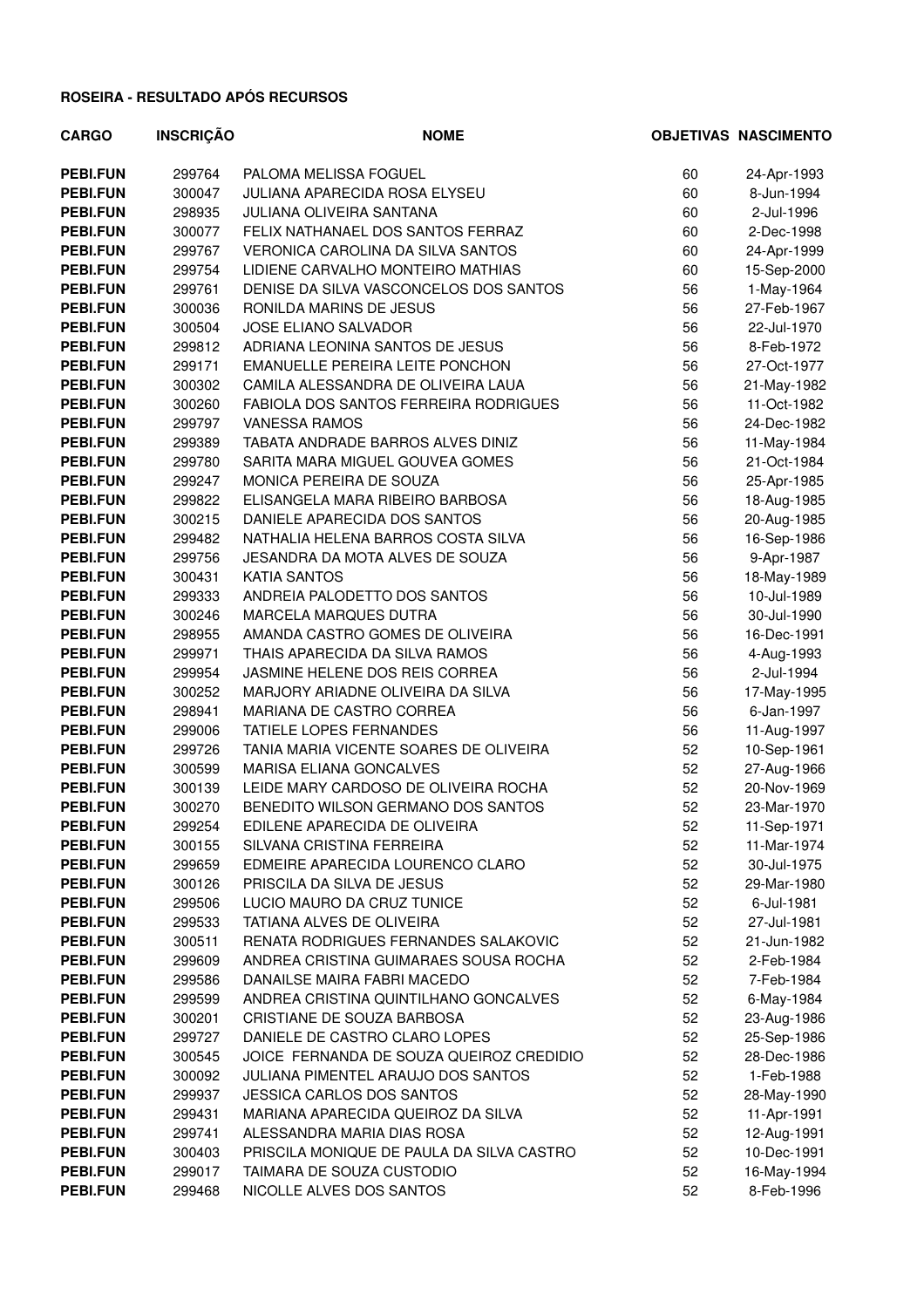| <b>CARGO</b>    | <b>INSCRIÇÃO</b> | <b>NOME</b>                                       |    | <b>OBJETIVAS NASCIMENTO</b> |
|-----------------|------------------|---------------------------------------------------|----|-----------------------------|
| <b>PEBI.FUN</b> | 299853           | YANCA CRISTINA TAVARES DO ROSARIO                 | 52 | 19-Feb-1996                 |
| <b>PEBI.FUN</b> | 299820           | ELIZETE ARAUJO DE SOUZA OLIVEIRA                  | 48 | 6-Jun-1969                  |
| <b>PEBI.FUN</b> | 299800           | ELIANE DOS REIS CARVALHO GALVAO                   | 48 | 11-Apr-1972                 |
| <b>PEBI.FUN</b> | 299453           | RENATA APARECIDA GUEDES PEREIRA                   | 48 | 12-Nov-1975                 |
| <b>PEBI.FUN</b> | 299868           | RITA DE CASSIA SILVA                              | 48 | 1-Oct-1976                  |
| <b>PEBI.FUN</b> | 300064           | LUCIANA APARECIDA MELO INACIO DA SILVA            | 48 | 23-Dec-1976                 |
| <b>PEBI.FUN</b> | 299813           | ANA CRISTINA DOS SANTOS MONTEIRO                  | 48 | 1-Jul-1978                  |
| <b>PEBI.FUN</b> | 299835           | LUCIANA APARECIDA CARDOSO                         | 48 | 24-Feb-1982                 |
| <b>PEBI.FUN</b> | 300468           | NATALIA CRISTINA DIAZ DE HASHIMOTO                | 48 | 13-Mar-1987                 |
| <b>PEBI.FUN</b> | 300159           | <b>ESTELA LEMOS MOREIRA</b>                       | 48 | 25-Sep-1991                 |
| <b>PEBI.FUN</b> | 300335           | AMANDA MARA DOS SANTOS                            | 48 | 30-Jan-1993                 |
| <b>PEBI.FUN</b> | 300113           | ANA BEATRIZ RODRIGUES BITTENCOURT                 | 48 | 17-May-1996                 |
| <b>PEBI.FUN</b> | 299758           | ANA LUCIA DE SOUSA DA SILVA                       | 44 | 31-Jan-1969                 |
| <b>PEBI.FUN</b> | 298938           | FERNANDA VALERIA PEREIRA MOLITERNO                | 44 | 11-Dec-1969                 |
| <b>PEBI.FUN</b> | 299827           | CINTHIA DA SILVA DATO                             | 44 | 13-Dec-1979                 |
| <b>PEBI.FUN</b> | 299942           | ALINE ANTUNES MACHADO DA SILVA                    | 44 | 26-Jun-1980                 |
| <b>PEBI.FUN</b> | 299687           | JAMILE APARECIDA MONTEIRO BARBOSA                 | 44 | 20-Jun-1990                 |
| <b>PEBI.FUN</b> | 300146           | JEFFERSON LEANDRO ZAGO                            | 44 | 20-May-1995                 |
| <b>PEBI.FUN</b> | 300496           | LUIZ ANTONIO GUATURA                              | 40 | 12-Jun-1964                 |
| <b>PEBI.FUN</b> | 299412           | VANESSA DOS SANTOS TORDIM                         | 40 | 14-Dec-1976                 |
| <b>PEBI.FUN</b> | 299088           | VALERIA AUGUSTA JOFRE DA SILVA                    | 40 | 4-May-1978                  |
| <b>PEBI.FUN</b> | 299716           | ANA CRISTINA SILVA LIMA DE CARVALHO               | 40 | 7-Oct-1978                  |
| <b>PEBI.FUN</b> | 299593           | ZILDA FRANCISCA MOURA                             | 40 | 11-Jul-1985                 |
| PEBI.FUN        | 299418           | EVA CRISTINA BLAGESKI                             | 40 | 9-Aug-1987                  |
| <b>PEBI.FUN</b> | 300244           | ALEX DE OLIVEIRA SANTOS                           | 40 | 27-Nov-1989                 |
| <b>PEBI.FUN</b> | 299804           | MARIA CONCEICAO SERAFIM DE OLIVEIRA               | 36 | 20-Oct-1970                 |
| <b>PEBI.FUN</b> | 299491           | ELAINE GARCIA DA SILVA                            | 36 | 17-Jan-1977                 |
| <b>PEBI.FUN</b> | 299160           | ROSELI VIEIRA PINTO                               | 36 | 4-Apr-1978                  |
| <b>PEBI.FUN</b> | 299590           | MARCELE CRISTINA DE MIRANDA QUEIROZ               | 32 | 20-May-1980                 |
| <b>PEBI.FUN</b> | 300429           | PATRICIA MARA NEVES DE OLIVEIRA                   | 28 | 18-Mar-1973                 |
| PEBI.INF        | 299872           | LUCIANA RUFINO FERRAZ                             | 72 | 9-Jan-1981                  |
| PEBI.INF        | 299539           | MARAISA CRISTIANE RAMOS ARAUJO DE MELO            | 72 | 17-May-1986                 |
| PEBI.INF        | 300218           | MARIA HELENA SANTOS ARAUJO                        | 68 | 18-Aug-1968                 |
| PEBI.INF        | 299805           | MARIA CONCEICAO SERAFIM DE OLIVEIRA               | 68 | 20-Oct-1970                 |
| PEBI.INF        | 299803           | ELIANE DOS REIS CARVALHO GALVAO                   | 68 | 11-Apr-1972                 |
| PEBI.INF        | 299740           | MARISETE FORTUNATO DE OLIVEIRA GOUVEA             | 68 | 23-Oct-1974                 |
| PEBI.INF        | 299209           | RUBENS ANTONIO VIVIANI ANTUNES DE LIMA            | 68 | 28-Aug-1975                 |
| PEBI.INF        | 299497           | <b>FABIANA MIGUEL LOPES</b>                       | 68 | 5-Oct-1982                  |
| PEBI.INF        | 299363           | MARIA JULIA LEMES RANGEL                          | 68 | 17-Jan-1997                 |
| PEBI.INF        | 299608           | GISLAINE DA SILVA RIBEIRO                         | 64 | 18-Apr-1975                 |
| PEBI.INF        | 299174           | EMANUELLE PEREIRA LEITE PONCHON                   | 64 | 27-Oct-1977                 |
| PEBI.INF        | 300590           | JAMILE CRISTINA SILVESTRE DE CARVALHO             | 64 | 4-Oct-1978                  |
| PEBI.INF        | 300006           | ALINE VANESSA RODRIGUES DE CARVALHO               | 64 | 24-Jun-1985                 |
| PEBI.INF        | 299691           | JAMILE APARECIDA MONTEIRO BARBOSA                 | 64 | 20-Jun-1990                 |
| PEBI.INF        | 299617           | MARIANA APARECIDA QUEIROZ DA SILVA                | 64 | 11-Apr-1991                 |
| PEBI.INF        | 300089           | DAYANNE KRIGOVSKI DE AGUIAR                       | 64 | 25-Jul-1992                 |
| PEBI.INF        | 300167           | ANA CAROLINE APARECIDA NEVES DE OLIVEIRA FERREIR/ | 64 | 3-Jan-1993                  |
| PEBI.INF        | 299410           | SAMARA MORAES DIAS                                | 64 | 31-Aug-2000                 |
| PEBI.INF        | 299421           | MAURA LUCIANA DA CRUZ PEREIRA                     | 60 | 11-Jan-1974                 |
| PEBI.INF        | 298979           | <b>CARMEM LUCIA ROSA</b>                          | 60 | 28-Apr-1974                 |
| PEBI.INF        | 299941           | ALINE ANTUNES MACHADO DA SILVA                    | 60 | 26-Jun-1980                 |
| PEBI.INF        | 299935           | ELAINE APARECIDA DE FREITAS                       | 60 | 6-Jan-1984                  |
| PEBI.INF        | 299610           | REGIANE CAMARGO DE OLIVEIRA                       | 60 | 19-Jul-1991                 |
| PEBI.INF        | 299581           | ELIANE APARECIDA RIBEIRO PINTO                    | 56 | 26-Sep-1969                 |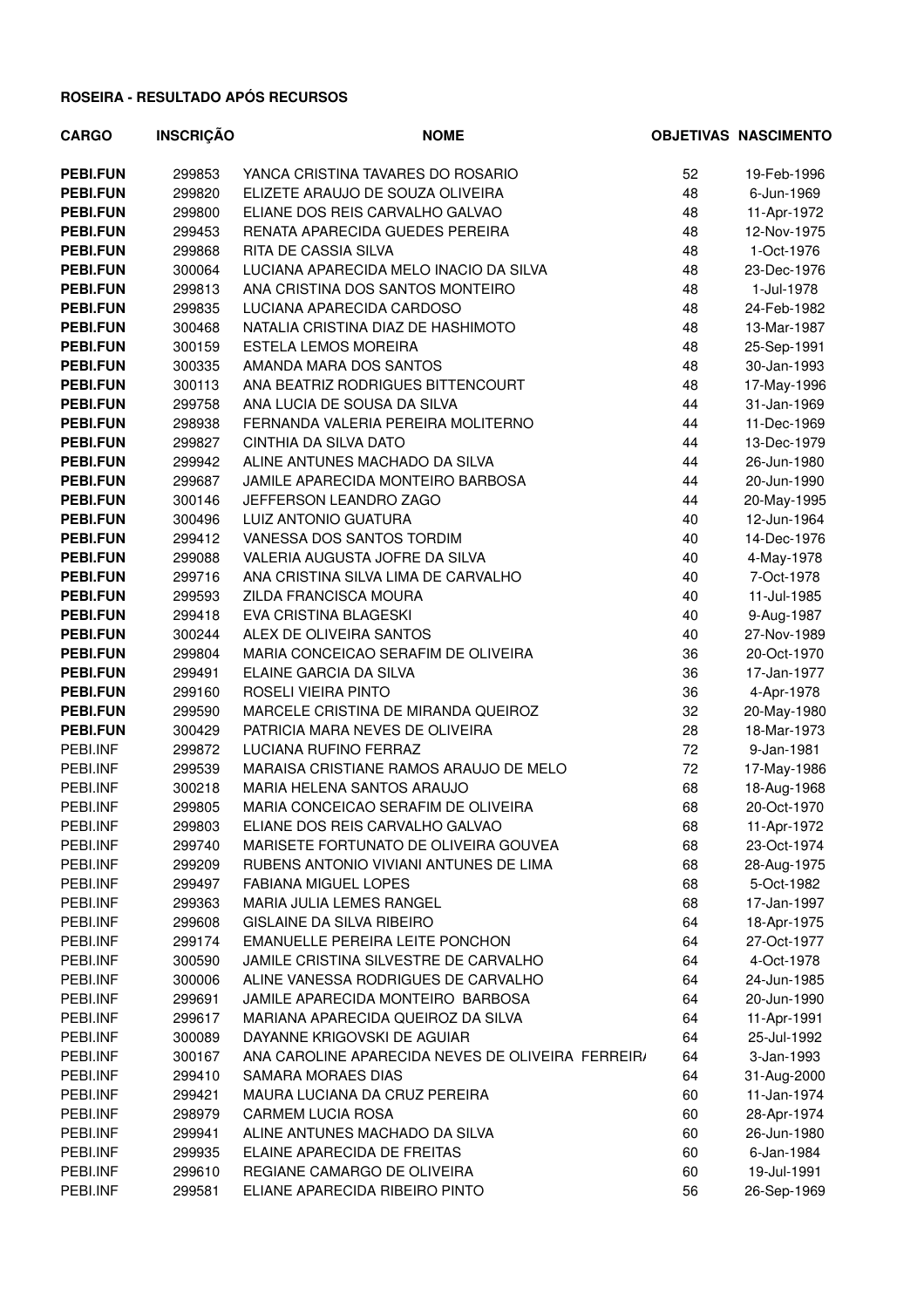| <b>CARGO</b> | <b>INSCRIÇÃO</b> | <b>NOME</b>                                      |    | <b>OBJETIVAS NASCIMENTO</b> |
|--------------|------------------|--------------------------------------------------|----|-----------------------------|
| PEBI.INF     | 299426           | PATRICIA SAMPAIO CLINI                           | 56 | 17-Jul-1972                 |
| PEBI.INF     | 299569           | JEFFERSON ANTONIO DA COSTA                       | 56 | 12-Jun-1978                 |
| PEBI.INF     | 299814           | ANA CRISTINA DOS SANTOS MONTEIRO                 | 56 | 1-Jul-1978                  |
| PEBI.INF     | 300052           | SILVIA HELENA PEREIRA ROSA                       | 56 | 3-May-1979                  |
| PEBI.INF     | 299644           | CAMILA PINHO ELIAS GOMES                         | 56 | 5-Dec-1979                  |
| PEBI.INF     | 299830           | CINTHIA DA SILVA DATO                            | 56 | 13-Dec-1979                 |
| PEBI.INF     | 298966           | MARCELA CAROLINA ROCHA GOMEZ DE OLIVEIRA P       | 56 | 3-Apr-1984                  |
| PEBI.INF     | 299782           | <b>GLAUCIA DE FATIMA BAESSO</b>                  | 56 | 11-Dec-1986                 |
| PEBI.INF     | 300553           | JOICE FERNANDA DE SOUZA QUEIROZ CREDIDIO         | 56 | 28-Dec-1986                 |
| PEBI.INF     | 300221           | LUMOA CRISTINA RAMOS SANTOS                      | 56 | 14-Jun-1988                 |
| PEBI.INF     | 299702           | PAULA BURIN DA SILVA                             | 56 | 30-Dec-1992                 |
| PEBI.INF     | 299004           | TATIELE LOPES FERNANDES                          | 56 | 11-Aug-1997                 |
| PEBI.INF     | 300558           | ELISETE ALVES MASULK                             | 52 | 18-Sep-1958                 |
| PEBI.INF     | 300173           | SELMA DE CASTRO OLIVEIRA                         | 52 | 18-Feb-1965                 |
| PEBI.INF     | 300262           | BENEDITO WILSON GERMANO DOS SANTOS               | 52 | 23-Mar-1970                 |
| PEBI.INF     | 299179           | ARLENE FEITOZA DA SILVA CHAGAS                   | 52 | 5-Oct-1971                  |
| PEBI.INF     | 299492           | ELAINE GARCIA DA SILVA                           | 52 | 17-Jan-1977                 |
| PEBI.INF     | 299595           | LIGIA MARIA CABRAL                               | 52 | 15-Oct-1977                 |
| PEBI.INF     | 299259           | REGIANE ELISABETE SOARES DA CUNHA                | 52 | 2-Jul-1978                  |
| PEBI.INF     | 299398           | CRISTIANA APARECIDA AMBROSIO CARVALHO            | 52 | 30-Jan-1979                 |
| PEBI.INF     | 300327           | TATIANA RIBEIRO CAMARGO MORALES BORGES           | 52 | 2-Apr-1984                  |
| PEBI.INF     | 299265           | MICHELE CUSTODIO DE PAULA                        | 52 | 10-Dec-1984                 |
| PEBI.INF     | 299824           | ELISANGELA MARA RIBEIRO BARBOSA                  | 52 | 18-Aug-1985                 |
| PEBI.INF     | 299324           | MARIA LUCIANA APARECIDA BERTHOUD DOS SANTOS      | 52 | 23-Sep-1985                 |
| PEBI.INF     | 300462           | JOSIANE ALVES MALAQUIAS DE OLIVEIRA              | 52 | 10-Oct-1985                 |
| PEBI.INF     | 300035           | <b>GISELE APARECIDA ONTIVEROS</b>                | 52 | 8-Oct-1987                  |
| PEBI.INF     | 299559           | BARBARA DE SOUZA RIBEIRO FERREIRA                | 52 | 15-Sep-1989                 |
| PEBI.INF     | 300272           | LIDIANE CARINA DE PAULA BENTO                    | 52 | 3-Nov-1989                  |
| PEBI.INF     | 298995           | ANA MARIA DE PAULA CALTABIANO                    | 52 | 4-Jun-1992                  |
| PEBI.INF     | 299973           | THAIS APARECIDA DA SILVA RAMOS                   | 52 | 4-Aug-1993                  |
| PEBI.INF     | 300162           | ISABELA LETICIA ALMEIDA DA SILVA OLIVEIRA SANTOS | 52 | 4-Nov-1993                  |
| PEBI.INF     | 300174           | CARLA APARECIDA CARDOSO                          | 52 | 20-Apr-1994                 |
| PEBI.INF     | 299916           | LAIS DE CASTRO MONTEIRO                          | 52 | 3-Oct-1999                  |
| PEBI.INF     | 299755           | LIDIENE CARVALHO MONTEIRO MATHIAS                | 52 | 15-Sep-2000                 |
| PEBI.INF     | 300608           | MARISA ELIANA GONCALVES                          | 48 | 27-Aug-1966                 |
| PEBI.INF     | 299760           | ANA LUCIA DE SOUSA DA SILVA                      | 48 | 31-Jan-1969                 |
| PEBI.INF     | 300459           | ANA FATIMA DA SILVA BOCCHI                       | 48 | 10-Feb-1973                 |
| PEBI.INF     | 300291           | NATALIA GABRIELA DE OLIVEIRA LAUA                | 48 | 25-Mar-1977                 |
| PEBI.INF     | 300172           | FABIANA ANDRADE LA BLANCA DOS SANTOS             | 48 | 4-Jun-1979                  |
| PEBI.INF     | 299826           | ATILA DE MOURA VALERIANO                         | 48 | 19-Aug-1981                 |
| PEBI.INF     | 299752           | FABIO DA ROCHA ANDRADE                           | 48 | 23-Oct-1983                 |
| PEBI.INF     | 300185           | MARILUCE CARVALHO DA SILVA                       | 48 | 23-Dec-1983                 |
| PEBI.INF     | 299850           | MONICA CARVALHO DOS SANTOS                       | 48 | 15-Mar-1985                 |
| PEBI.INF     | 299739           | FABIANA APARECIDA LEITE LUCINDA                  | 48 | 13-Jun-1985                 |
| PEBI.INF     | 299243           | GISLAINE PINTO CHAGAS DE SOUZA                   | 48 | 9-Jun-1988                  |
| PEBI.INF     | 299336           | ANDREIA PALODETTO DOS SANTOS                     | 48 | 10-Jul-1989                 |
| PEBI.INF     | 299166           | GEISSILENE KARIELE SANDRETE DOS SANTOS           | 48 | 9-Feb-1990                  |
| PEBI.INF     | 299550           | ANA CAROLINA TEIXEIRA DA SILVA                   | 48 | 16-Dec-1993                 |
| PEBI.INF     | 300288           | ROSANGELA PINHEIRO DIAS                          | 44 | 27-Feb-1966                 |
| PEBI.INF     | 299147           | PATRICIA ARLOCHI ROCHA                           | 44 | 3-Nov-1970                  |
| PEBI.INF     | 300229           | NELI SILVESTRE DE OLIVEIRA GALVAO                | 44 | 30-Mar-1974                 |
| PEBI.INF     | 299451           | RENATA APARECIDA GUEDES PEREIRA                  | 44 | 12-Nov-1975                 |
| PEBI.INF     | 300550           | LUCIANA APARECIDA CABRAL VITORIANO               | 44 | 22-Jul-1977                 |
| PEBI.INF     | 300182           | MARCELA CRISTIANE SILVA SANTOS                   | 44 | 1-Sep-1977                  |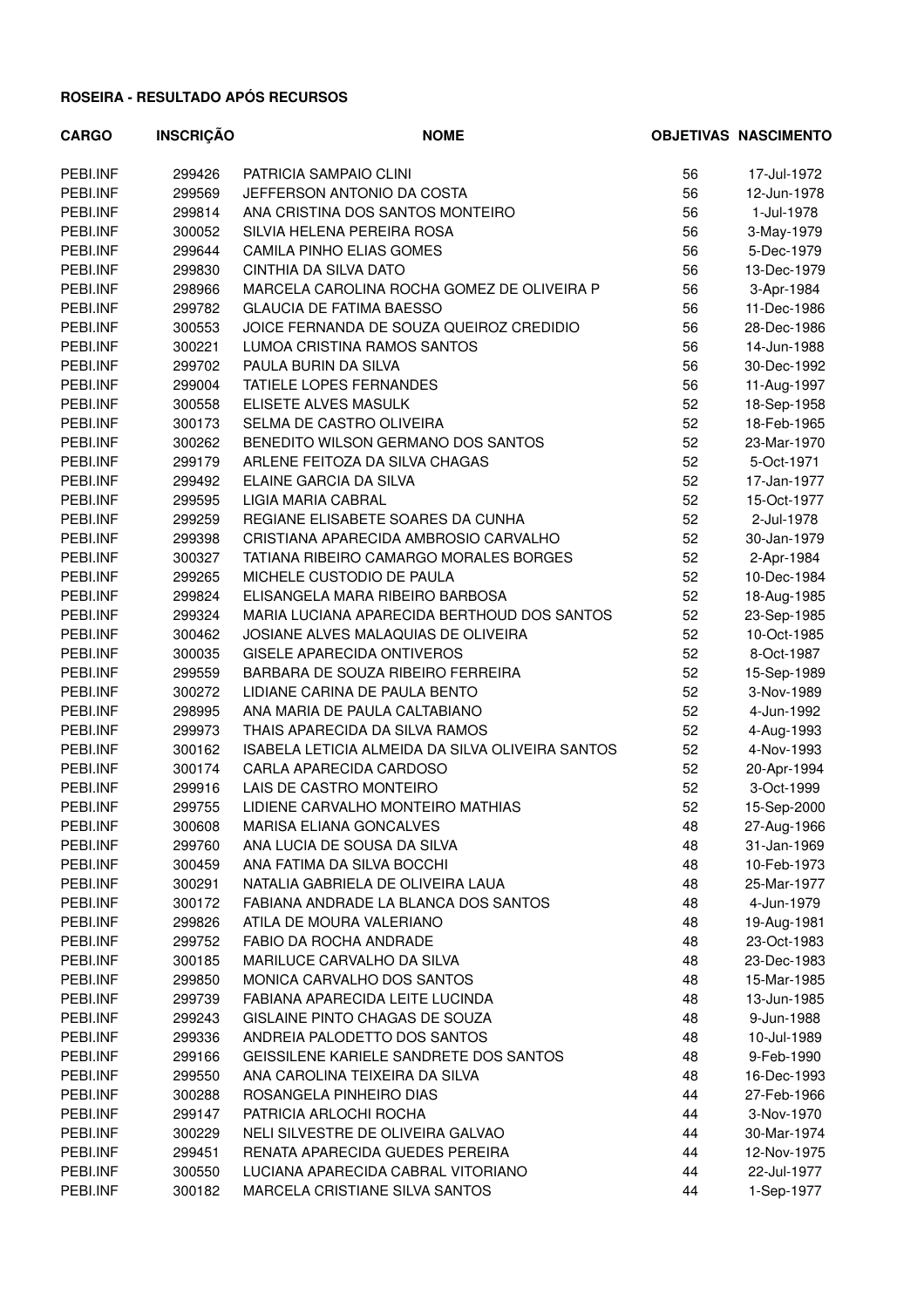| <b>CARGO</b> | <b>INSCRIÇÃO</b> | <b>NOME</b>                                    |    | <b>OBJETIVAS NASCIMENTO</b> |
|--------------|------------------|------------------------------------------------|----|-----------------------------|
| PEBI.INF     | 299828           | MARCILEIA APARECIDA VIEIRA RODRIGUES DE FRANCA | 44 | 17-Sep-1977                 |
| PEBI.INF     | 300295           | LEONILDA APARECIDA RAMOS                       | 44 | 20-Aug-1980                 |
| PEBI.INF     | 299140           | ANA EMILIA DE PAULA SANTOS                     | 44 | 2-Apr-1982                  |
| PEBI.INF     | 299945           | FRANCISLENE APARECIDA CARLOS DOS SANTOS        | 44 | 1-Dec-1983                  |
| PEBI.INF     | 299304           | MONICA PEREIRA DE SOUZA                        | 44 | 25-Apr-1985                 |
| PEBI.INF     | 298958           | THAIS ANDRADE SILVA SANTOS                     | 44 | 1-May-1989                  |
| PEBI.INF     | 300428           | ALINE NUNES DA SILVA MANGABEIRA                | 44 | 9-Jan-1990                  |
| PEBI.INF     | 299742           | ALESSANDRA MARIA DIAS ROSA                     | 44 | 12-Aug-1991                 |
| PEBI.INF     | 300401           | PRISCILA MONIQUE DE PAULA DA SILVA CASTRO      | 44 | 10-Dec-1991                 |
| PEBI.INF     | 299639           | AMANDA FERNANDES BONFIM                        | 44 | 25-Jul-1996                 |
| PEBI.INF     | 300484           | THAIS HELLEN VIEIRA DE OLIVEIRA                | 44 | 12-Jul-2000                 |
| PEBI.INF     | 299984           | ANA CLAUDIA DO PRADO                           | 40 | 28-Jul-1978                 |
| PEBI.INF     | 299217           | LEISE CRISTINE CORREA DE QUEIROZ MELO          | 40 | 4-Feb-1980                  |
| PEBI.INF     | 299836           | LUCIANA APARECIDA CARDOSO                      | 40 | 24-Feb-1982                 |
| PEBI.INF     | 299757           | MARCIA HELENA DE JESUS MOREIRA                 | 40 | 22-Mar-1982                 |
| PEBI.INF     | 300267           | FABIOLA DOS SANTOS FERREIRA RODRIGUES          | 40 | 11-Oct-1982                 |
| PEBI.INF     | 300315           | MELINA DOS SANTOS AFONSO                       | 40 | 30-Mar-1984                 |
| PEBI.INF     | 300217           | DANIELE APARECIDA DOS SANTOS                   | 40 | 20-Aug-1985                 |
| PEBI.INF     | 299298           | VALERIA APARECIDA VITOR DE OLIVEIRA            | 40 | 29-Dec-1985                 |
| PEBI.INF     | 298962           | MIRIAN DOS SANTOS SOARES                       | 40 | 19-Jan-1986                 |
| PEBI.INF     | 299637           | ALAN HENRIQUE ARRUDA PEREIRA                   | 40 | 31-May-1989                 |
| PEBI.INF     | 299819           | THAMIRES CLINI CORNETTI LANDIM                 | 40 | 17-Aug-1992                 |
| PEBI.INF     | 299664           | ANA FLAVIA DETIMERMANI OLIVEIRA DE ABREU       | 40 | 6-Jul-1996                  |
| PEBI.INF     | 299597           | NIKOLI CRISTINA ALVES DA SILVA                 | 40 | 1-Sep-2000                  |
| PEBI.INF     | 299117           | ELIZETE ARAUJO DE SOUZA OLIVEIRA               | 36 | 6-Jun-1969                  |
| PEBI.INF     | 300137           | LEIDE MARY CARDOSO DE OLIVEIRA ROCHA           | 36 | 20-Nov-1969                 |
| PEBI.INF     | 298957           | PATRICIA MARA NEVES DE OLIVEIRA                | 36 | 18-Mar-1973                 |
| PEBI.INF     | 300093           | ADRIANA DA SILVA BOENO                         | 36 | 20-Mar-1976                 |
| PEBI.INF     | 299555           | MARCIO LUIS DE ALMEIDA                         | 36 | 27-May-1976                 |
| PEBI.INF     | 299129           | LUCIANA DE PAULA FELIPE                        | 36 | 11-Sep-1977                 |
| PEBI.INF     | 299841           | ALESSANDRA PEREIRA BALTAZAR                    | 36 | 10-Jun-1980                 |
| PEBI.INF     | 300306           | PRISCILA PINHEIRO DIAS                         | 36 | 16-May-1984                 |
| PEBI.INF     | 300498           | ELIELZA APARECIDA DE OLIVEIRA SANTOS FRANCA    | 36 | 22-Oct-1987                 |
| PEBI.INF     | 300095           | MARINETE ALVES PEREIRA MONTEIRO                | 36 | 12-Sep-1988                 |
| PEBI.INF     | 299305           | ALINE SANTOS CLEMENTE FRANCO                   | 36 | 1-Jun-1990                  |
| PEBI.INF     | 298986           | FERNANDA CRISTINA DE OLIVEIRA                  | 36 | 4-Feb-1994                  |
| PEBI.INF     | 300562           | THAIS PAULINO DE SOUZA                         | 36 | 10-Apr-1994                 |
| PEBI.INF     | 298937           | JULIANA OLIVEIRA SANTANA                       | 36 | 2-Jul-1996                  |
| PEBI.INF     | 300594           | MARIA JULIA MENEZES LOURENCO                   | 36 | 9-Mar-1998                  |
| PEBI.INF     | 300637           | SEVERINA CLAUDIA DE ALMEIDA PINTO              | 32 | 2-Dec-1972                  |
| PEBI.INF     | 299531           | TATIANA ALVES DE OLIVEIRA                      | 32 | 27-Jul-1981                 |
| PEBI.INF     | 299379           | RAQUEL MARIA ANDRE MACHADO                     | 32 | 28-Jul-1986                 |
| PEBI.INF     | 300534           | <b>BRUNA APARECIDA DOS SANTOS</b>              | 32 | 10-Oct-1987                 |
| PEBI.INF     | 300409           | TAMIRES MARA CARDOSO DOS SANTOS MUNIZ          | 32 | 19-Oct-1988                 |
| PEBI.INF     | 299229           | PATRICIA GABRIELA LACERDA DE OLIVEIRA          | 32 | 17-Nov-1989                 |
| PEBI.INF     | 300522           | THAWANE DA SILVA YULLE DE SOUZA                | 32 | 20-Jul-1996                 |
| PEBI.INF     | 300163           | LILIAN CLARO DOS SANTOS                        | 32 | 21-Jan-1997                 |
| PEBI.INF     | 299829           | THAINA CUSTODIO DOS ANJOS ANDRADE              | 32 | 5-Jul-1998                  |
| PEBI.INF     | 300338           | ANA BEATRIZ BARRETO DOS SANTOS                 | 32 | 28-Dec-1998                 |
| PEBI.INF     | 299137           | BEATRIZ NUNES ROSA ROCHA                       | 32 | 26-Feb-2000                 |
| PEBI.INF     | 299795           | SOLANGE PESSOTTI DE ALMEIDA                    | 28 | 16-Oct-1963                 |
| PEBI.INF     | 299081           | VALERIA AUGUSTA JOFRE DA SILVA                 | 28 | 4-May-1978                  |
| PEBI.INF     | 299640           | GISLENE ODALIA DA SILVA                        | 28 | 27-Feb-1980                 |
| PEBI.INF     | 300247           | INGRID GABRIELA DE OLIVEIRA MARCELINO          | 28 | 22-Sep-1987                 |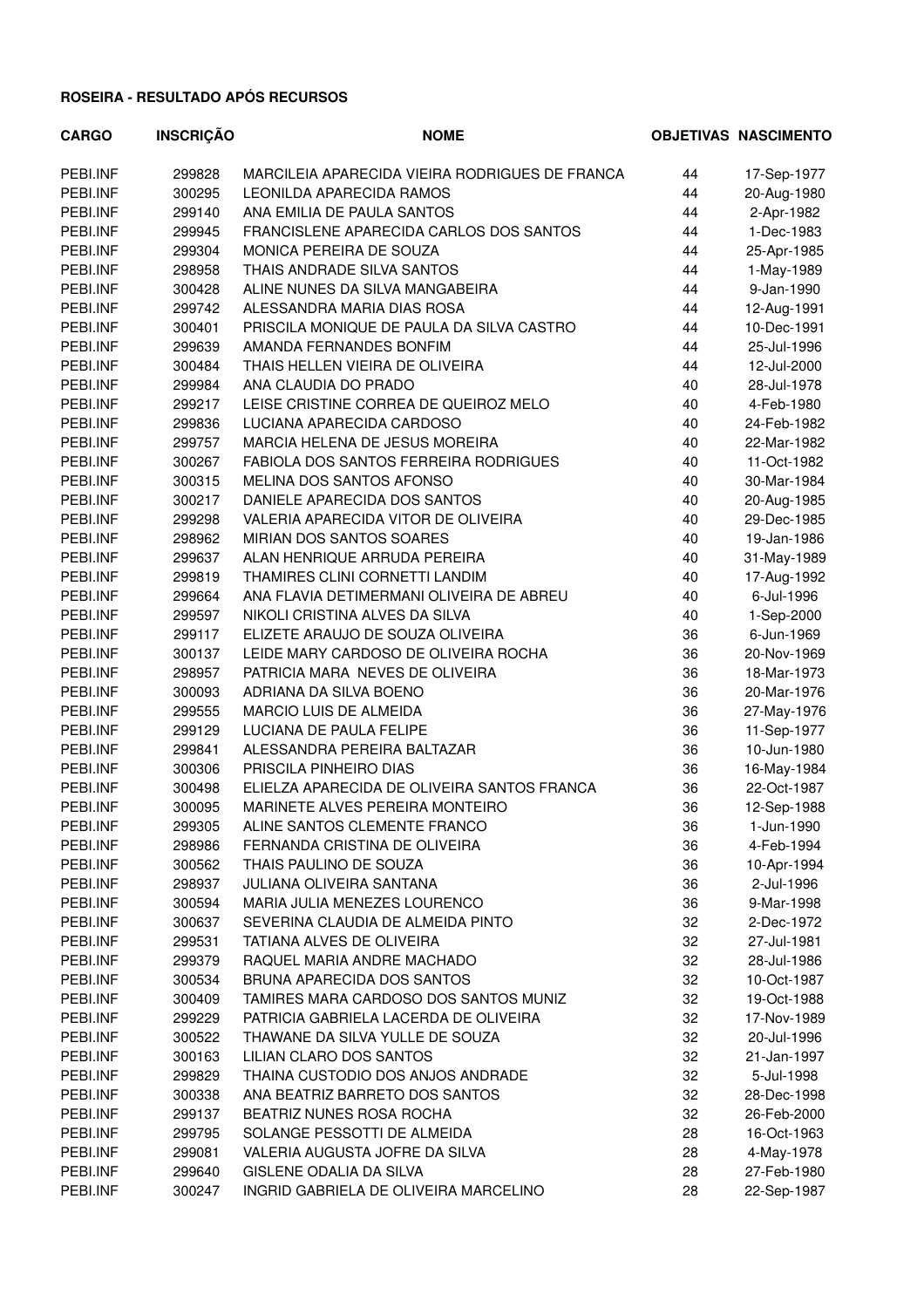| <b>CARGO</b>     | <b>INSCRIÇÃO</b> | <b>NOME</b>                                      |    | <b>OBJETIVAS NASCIMENTO</b> |
|------------------|------------------|--------------------------------------------------|----|-----------------------------|
| PEBI.INF         | 299707           | LILIAM MOTA BARBOSA                              | 28 | 17-Jun-1990                 |
| PEBI.INF         | 299332           | ANA CLARA BENTO ARAUJO                           | 28 | 20-Dec-1990                 |
| PEBI.INF         | 299620           | ADRIANA DE FATIMA DA SILVA GUIMARAES             | 28 | 30-May-1991                 |
| PEBI.INF         | 300517           | DANIELLE MATOS DE CARVALHO                       | 28 | 10-Jun-1992                 |
| PEBI.INF         | 300310           | GABRIELE JESUS BANDEIRA DE OLIVEIRA MOLLAS AGUDO | 28 | 23-Oct-1993                 |
| PEBI.INF         | 300048           | <b>JULIANA APARECIDA ROSA ELYSEU</b>             | 28 | 8-Jun-1994                  |
| PEBI.INF         | 300585           | MIRYAN DARCI GOMES BARBOSA                       | 24 | 30-Aug-1985                 |
| PEBI.INF         | 299725           | DAIANA DANIELE DE OLIVEIRA SOUSA OTERO GONCALVES | 24 | 25-Feb-1987                 |
| PEBI.INF         | 299858           | ANA LUCIA DE PAULA SANTOS GUIMARAES              | 24 | 29-Oct-1987                 |
| PEBI.INF         | 299634           | TATIANE LUZIA VASQUEZ DE SOUZA LOYOLLA PRADO     | 20 | 13-Dec-1993                 |
| <b>PEBILART</b>  | 299186           | PATRICK RAMOM FURTADO DA SILVA                   | 80 | 25-Jan-1995                 |
| <b>PEBII.ART</b> | 299226           | BRENDA DOS SANTOS LOURENCO SIQUEIRA              | 80 | 8-Oct-1997                  |
| PEBII.ART        | 300145           | MARIA CAROLINA RIBAS CHAGAS PERRONI              | 76 | 15-Sep-1984                 |
| <b>PEBII.ART</b> | 299731           | RAQUEL GOMES RIBEIRO                             | 76 | 4-May-1989                  |
| <b>PEBILART</b>  | 298943           | DANIELA MARIA DA SILVA DINIZ                     | 68 | 16-Mar-1987                 |
| <b>PEBII.ART</b> | 299526           | MIGUEL MONTEIRO GALLO                            | 68 | 14-Jun-1995                 |
| <b>PEBII.ART</b> | 299710           | CLAUDIA APARECIDA CHAVES                         | 60 | 23-Jan-1963                 |
| <b>PEBILART</b>  | 300055           | ROSELI DOS SANTOS RODRIGUES                      | 52 | 23-Dec-1957                 |
| <b>PEBII.ART</b> | 300584           | <b>GERALDO RODRIGUES NOGUEIRA JUNIOR</b>         | 52 | 28-May-1984                 |
| <b>PEBILART</b>  | 300121           | JOICE CRISTINA CONCEICAO LOPES DA SILVA          | 52 | 24-Aug-1989                 |
| <b>PEBII.ART</b> | 300062           | ANNA SILVIA CESAR COSTA                          | 44 | 19-Feb-1984                 |
| PEBII.CIE        | 300259           | MONALISA DA SILVA ARAUJO                         | 76 | 18-Oct-1984                 |
| PEBII.CIE        | 299430           | PAULO DIMAS DE CAMPOS SILVA                      | 76 | 10-Mar-1989                 |
| PEBII.CIE        | 299126           | RENAN RIBEIRO SANA MALVAO                        | 76 | 16-Apr-1994                 |
| PEBII.CIE        | 299703           | JULIERME DE SIQUEIRA FARIAS                      | 60 | 6-Sep-1990                  |
| PEBII.CIE        | 299459           | MELISSA DA CRUZ BOTELHO                          | 60 | 21-Oct-1993                 |
| PEBII.CIE        | 300418           | MARCIO DE AMORIM ROCHA JUNIOR                    | 56 | 4-Jun-1997                  |
| PEBII.CIE        | 300588           | JAMILE CRISTINA SILVESTRE DE CARVALHO            | 44 | 4-Oct-1978                  |
| PEBII.CIE        | 299047           | ANA CLAUDIA TELES RIBEIRO                        | 40 | 30-Jun-1988                 |
| PEBII.EDF        | 299900           | PEDRO PAULO DOS SANTOS SILVA                     | 72 | 28-Apr-1999                 |
| <b>PEBILEDF</b>  | 298936           | WANESSA ARAUJO ALKMIM GALVAO                     | 68 | 26-Apr-1996                 |
| <b>PEBILEDF</b>  | 299077           | JOAO PAULO CALTABIANO LUCAS                      | 64 | 24-Jan-1974                 |
| <b>PEBILEDF</b>  | 298982           | JOVANA APARECIDA ALVES DA SILVA                  | 64 | 3-Feb-1980                  |
| <b>PEBILEDF</b>  | 300128           | JAMILY HELENA TANNUS DIAS GALLE                  | 64 | 13-Apr-1982                 |
| <b>PEBILEDF</b>  | 298969           | RENATO GOMES BARBOSA                             | 64 | 26-Apr-1984                 |
| <b>PEBILEDF</b>  | 299674           | DANILO JOSE FERREIRA MACIEL                      | 64 | 21-Mar-1985                 |
| <b>PEBILEDF</b>  | 299701           | NAYARA CRISTINA DA SILVA SANTOS                  | 64 | 27-Mar-1987                 |
| <b>PEBILEDF</b>  | 299149           | <b>EVERTON LUIS BEZERRA</b>                      | 64 | 8-Mar-1989                  |
| <b>PEBILEDF</b>  | 299369           | ANA PAULA AQUINO ALMEIDA MORAES                  | 60 | 10-Oct-1970                 |
| <b>PEBILEDF</b>  | 300443           | TAISA HELENA ROCHA ROSA                          | 60 | 3-Dec-1979                  |
| <b>PEBILEDF</b>  | 299744           | TEOFILO ANTONIO MAXIMO PIMENTA                   | 60 | 10-May-1980                 |
| <b>PEBILEDF</b>  | 300463           | LILIAN VANESSA RIBEIRO DA CRUZ                   | 60 | 26-Aug-1982                 |
| <b>PEBILEDF</b>  | 299697           | TIAGO MARTINS DE CASTRO                          | 60 | 19-Dec-1990                 |
| <b>PEBILEDF</b>  | 299123           | LEILA DE FREITAS SANTANA                         | 60 | 19-Jan-1996                 |
| <b>PEBILEDF</b>  | 300513           | TAMIRES ROBERTA DA SILVA GONCALVES DOS SANTOS    | 56 | 28-Jun-1987                 |
| <b>PEBILEDF</b>  | 299737           | FLAVIO DE OLIVEIRA LAZARIM                       | 56 | 12-Dec-1987                 |
| <b>PEBILEDF</b>  | 300045           | DIOGO ERICK DE MELO CAMPOS                       | 56 | 14-Aug-1990                 |
| <b>PEBILEDF</b>  | 299354           | SANDRA LUCIA DA SILVA                            | 52 | 14-Sep-1963                 |
| <b>PEBILEDF</b>  | 299545           | <b>CESAR AUGUSTO AMBROSIO</b>                    | 52 | 29-Dec-1980                 |
| <b>PEBILEDF</b>  | 299749           | JULIANA CRISTINA ALVES CHARLEAUX                 | 52 | 3-Jan-1981                  |
| <b>PEBILEDF</b>  | 298961           | <b>GRAZIELI APARECIDA MACHADO</b>                | 52 | 17-Apr-1983                 |
| <b>PEBILEDF</b>  | 299846           | EBERTON APARECIDO MONTEIRO                       | 52 | 2-Jul-1987                  |
| <b>PEBILEDF</b>  | 299288           | NATHALIA DE OLIVEIRA SIMIAO                      | 52 | 6-Mar-1996                  |
| <b>PEBILEDF</b>  | 299440           | DANIELA GARCIA GASCO                             | 48 | 8-Feb-1978                  |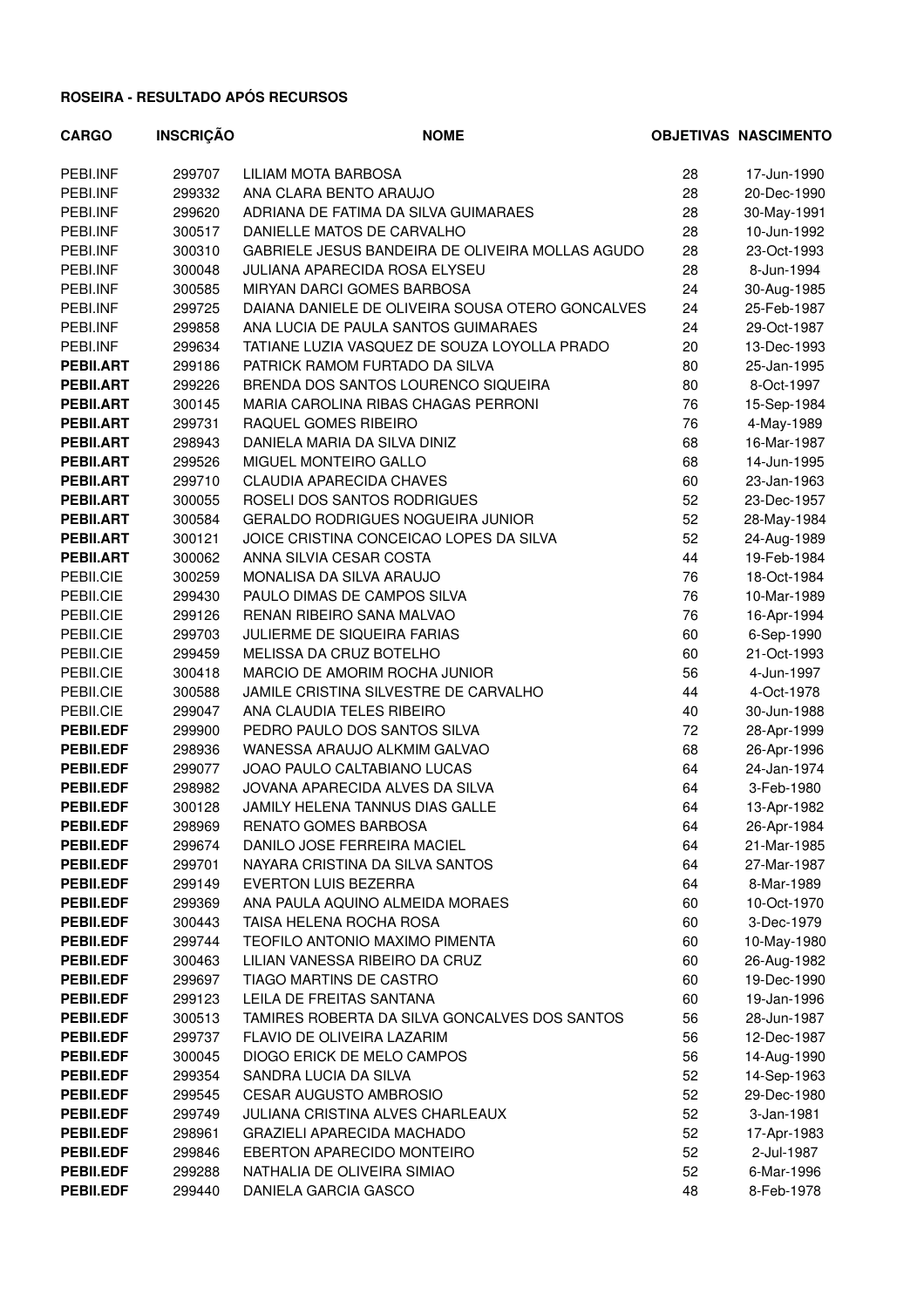| <b>CARGO</b>     | <b>INSCRIÇÃO</b> | <b>NOME</b>                              |    | <b>OBJETIVAS NASCIMENTO</b> |
|------------------|------------------|------------------------------------------|----|-----------------------------|
| <b>PEBILEDF</b>  | 299980           | <b>JOSIMAR BARBOSA DOS SANTOS</b>        | 48 | 3-Mar-1987                  |
| <b>PEBILEDF</b>  | 299224           | SUELLEN APARECIDA BEZERRA                | 48 | 27-Apr-1987                 |
| <b>PEBILEDF</b>  | 299173           | ANA PAULA MOREIRA VIEIRA                 | 48 | 8-Jul-1988                  |
| <b>PEBILEDF</b>  | 299790           | RAFAEL CESAR PEREIRA BORTOLASSI          | 48 | 3-May-1989                  |
| <b>PEBILEDF</b>  | 300535           | THAIS PEREIRA DE LIMA                    | 48 | 27-Apr-1990                 |
| <b>PEBILEDF</b>  | 299480           | MARCELO CHAGAS JR                        | 48 | 4-Oct-1990                  |
| <b>PEBILEDF</b>  | 300107           | DILSON DA SILVA JUNIOR                   | 48 | 13-May-1997                 |
| <b>PEBILEDF</b>  | 300018           | KAROLINE APARECIDA DE OLIVEIRA LOPES     | 48 | 2-Jun-1997                  |
| <b>PEBILEDF</b>  | 300263           | <b>CLAUDIO PEREIRA</b>                   | 44 | 15-Jun-1972                 |
| PEBII.EDF        | 299023           | BRUNA ANGELICA DA SILVA SANTOS           | 44 | 29-Jun-1987                 |
| <b>PEBILEDF</b>  | 300236           | <b>GISELE ROSA DE OLIVEIRA</b>           | 44 | 8-Jul-1988                  |
| <b>PEBILEDF</b>  | 300249           | KELLY MAYARA SANTOS DOS REIS             | 44 | 27-Apr-1995                 |
| <b>PEBILEDF</b>  | 299572           | MATHEUS SILVA DE CARVALHO                | 44 | 10-May-1997                 |
| <b>PEBILEDF</b>  | 298939           | GILBERTO GERALDO DE LIMA                 | 40 | 26-Jul-1962                 |
| <b>PEBILEDF</b>  | 299481           | LUIZ FELIPE DA SILVA SOUZA               | 40 | 19-Jul-1994                 |
| <b>PEBILEDF</b>  | 299301           | MATEUS DA COSTA SANTOS                   | 36 | 28-Jul-1995                 |
| <b>PEBILEDF</b>  | 300493           | <b>JESSICA DE OLIVEIRA GUERRA</b>        | 36 | 19-Feb-1997                 |
| <b>PEBILEDF</b>  | 299774           | VALDINEI DOS SANTOS                      | 32 | 6-Aug-1974                  |
| PEBII.EDF        | 299938           | REGINALDO ELIAS VIEIRA                   | 28 | 2-Sep-1985                  |
| PEBII.GEO        | 299721           | EVELIN EMILIA DE PAULA CEZAR             | 72 | 27-Dec-1988                 |
| PEBII.GEO        | 299915           | PAULO AUGUSTO MONTEIRO                   | 64 | 14-Jan-1974                 |
| PEBII.GEO        | 299037           | <b>CAUE CORREA</b>                       | 64 | 28-Jan-1994                 |
| PEBII.GEO        | 299728           | ELIAS RIVELLE DE FREITAS                 | 56 | 7-Jan-1993                  |
| PEBII.GEO        | 300034           | <b>GISELE APARECIDA ONTIVEROS</b>        | 52 | 8-Oct-1987                  |
| PEBII.GEO        | 300108           | RENATO OLIVEIRA DA MOTA                  | 48 | 7-Nov-1977                  |
| PEBII.GEO        | 299748           | GEORGE ANTONIO LEITE DE OLIVEIRA         | 32 | 7-Jun-1988                  |
| PEBII.GEO        | 299655           | <b>JORGE ERIK RIBEIRO</b>                | 28 | 18-Dec-1981                 |
| PEBII.HIS        | 298970           | JEAN AUGUSTO AZEVEDO RODINE              | 76 | 18-Apr-1994                 |
| <b>PEBILHIS</b>  | 300622           | ANDREIA CRISTINA FONSECA MOREIRA VACARI  | 72 | 8-Nov-1973                  |
| <b>PEBILHIS</b>  | 300536           | VICTOR ARAUJO LIMA DO CARMO              | 72 | 5-Mar-1994                  |
| <b>PEBILHIS</b>  | 299227           | LARISSA GABRIELLE DA SILVA               | 72 | 2-Dec-1996                  |
| <b>PEBILHIS</b>  | 299428           | RAFAEL BENTO DOS SANTOS MIRANDA          | 68 | 7-Mar-1993                  |
| <b>PEBILHIS</b>  | 299563           | ROBSON LUIS DE SOUZA                     | 64 | 24-Mar-1974                 |
| <b>PEBILHIS</b>  | 299662           | CARLOS AUGUSTO LOMBARDI VALIM            | 60 | 13-Jan-1992                 |
| <b>PEBII.HIS</b> | 299122           | <b>GRAZIELI FERNANDES GONCALVES</b>      | 60 | 7-Mar-1994                  |
| <b>PEBILHIS</b>  | 300492           | <b>BRUNO FORASTEIRO</b>                  | 60 | 27-Sep-1994                 |
| <b>PEBILHIS</b>  | 300412           | ANA CLAUDIA RANGEL DA SILVA              | 60 | 21-Feb-1997                 |
| <b>PEBILHIS</b>  | 299469           | ANDRE ROBERTO BAHIA ALVARENGA            | 56 | 30-Jun-1976                 |
| <b>PEBILHIS</b>  | 299660           | DANIELA TATIANA FERREIRA PEREIRA         | 56 | 20-Dec-1994                 |
| <b>PEBILHIS</b>  | 299929           | VALERIA CRISTINA DA SILVA NAVARRO        | 52 | 22-Jan-1976                 |
| <b>PEBILHIS</b>  | 299356           | MATHEUSCUSTODIO SOUZA                    | 52 | 26-Apr-1997                 |
| <b>PEBILHIS</b>  | 300195           | MARIA JULIA SILVA RODRIGUES CRUZ         | 52 | 10-Jan-2000                 |
| <b>PEBILHIS</b>  | 299855           | GLEISSON PERRONI GOMES DA SILVA          | 40 | 22-May-1988                 |
| <b>PEBILHIS</b>  | 299464           | ALESSANDRO FLAUSINO MARCELINO DINIZ      | 36 | 14-Aug-1985                 |
| PEBII.ING        | 299651           | <b>GERALDO OSNI MADELLA</b>              | 64 | 16-Oct-1970                 |
| <b>PEBII.MAT</b> | 299097           | <b>MAURICIO DE PAULA</b>                 | 96 | 12-Apr-1996                 |
| <b>PEBII.MAT</b> | 300541           | FABIO HENRIQUE RODRIGUES DA SILVA        | 80 | 28-Apr-1985                 |
| <b>PEBII.MAT</b> | 298952           | <b>HERON MIGUEZ GONZALEZ GOMES</b>       | 76 | 3-Jan-2000                  |
| <b>PEBII.MAT</b> | 299661           | SINESIO GURGEL GUIDA NETTO               | 72 | 12-Sep-1992                 |
| <b>PEBII.MAT</b> | 300542           | LUIS FABIANO DOS SANTOS                  | 68 | 17-Aug-1980                 |
| <b>PEBII.MAT</b> | 299208           | PAOLA MARICE DA SILVEIRA PEREIRA LACERDA | 68 | 15-Jan-1988                 |
| <b>PEBII.MAT</b> | 299457           | MICHELE DA SILVA REIS                    | 68 | 31-Aug-1988                 |
| PEBII.MAT        | 299115           | MARIANE MENDES LOPES                     | 64 | 20-Sep-1990                 |
| <b>PEBII.MAT</b> | 299319           | ALAIDE MOREIRA DOS SANTOS                | 60 | 20-Mar-1965                 |